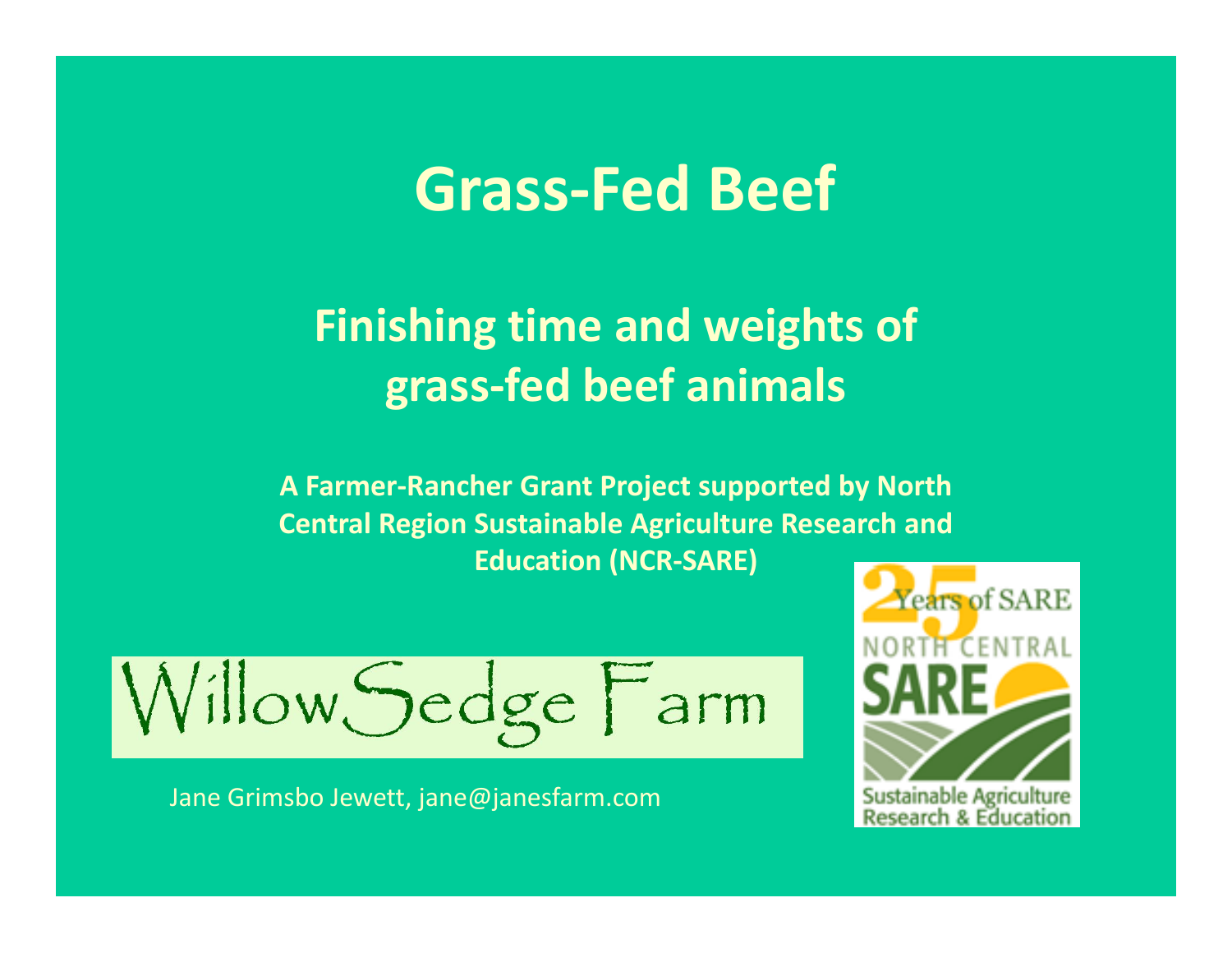### **Acknowledgements:**

**Edgar Brown, Willow River, MN Jake and Lindsay Grass, Pine City, MN Bill McMillin, Plainview, MN Troy Salzer, Carlton County Extension Wayne Martin, University of MN Extension The Jewett and Grimsbo Families Kate Clancy, Senior Fellow, Minnesota Institute for Sustainable Agriculture (MISA) Helene Murray, Executive Director, MISA Kris Johnson, MISA Board of Directors Kate Seager, Minnesota SARE Co ‐Coordinator Betsy Wieland, Minnesota SARE Co ‐Coordinator Midwest Perennial Forage Working Group Rich Pirog, C.S. Mott Group for Sustainable Food Systems, Michigan State University**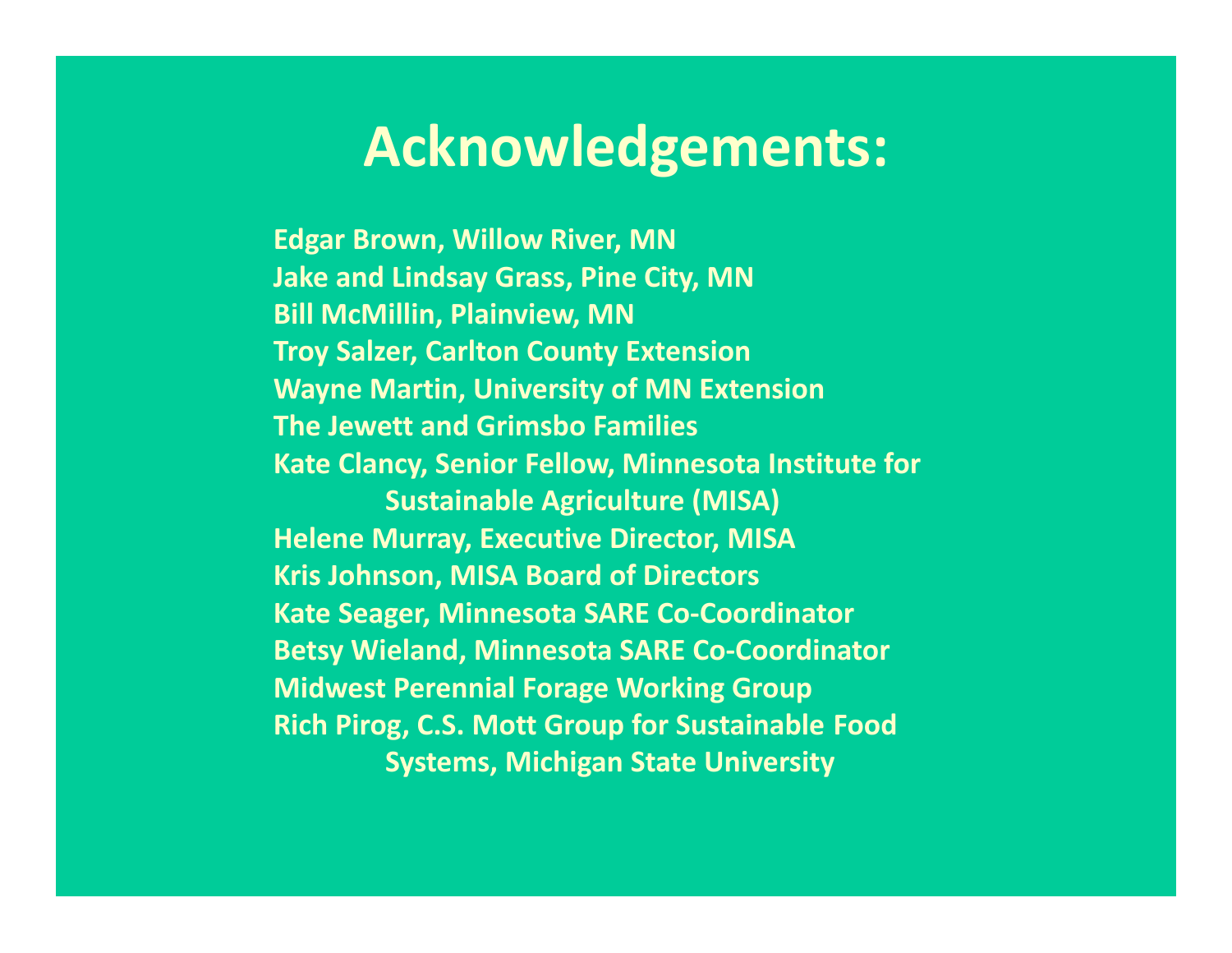**What is Grass ‐Fed Beef?**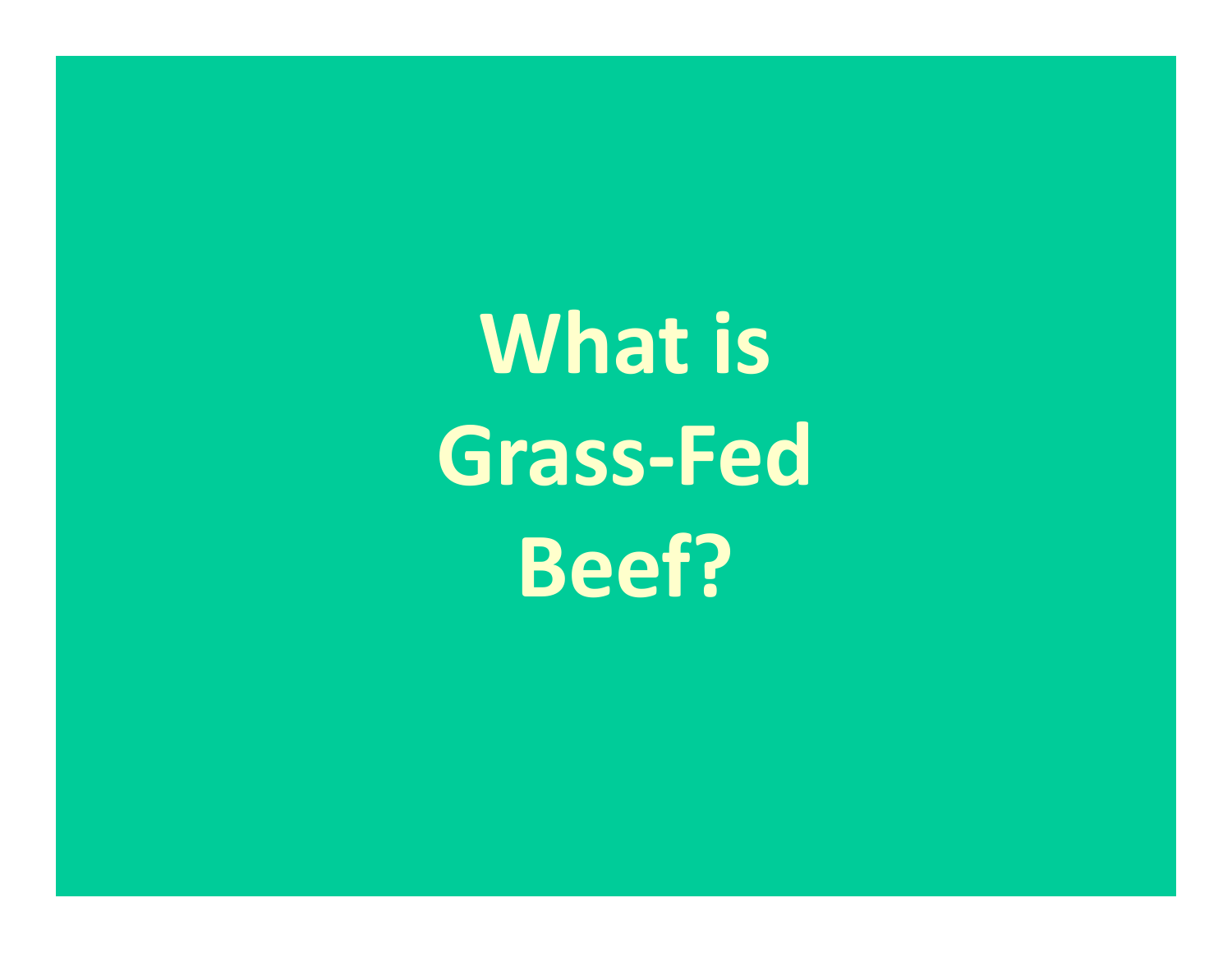**Grass(Forage) Fed: Grass and forage shall be the feed source consumed by the animal for its lifetime, with the exception of its pre‐weaning diet. The diet shall contain forage consisting of grass, forbs, browse, or cereal grains in their pre‐grain state. Hay, haylage, baleage, silage, crop residue without grain, and other roughage sources are allowed as is vitamin and mineral supplementation. No grain or grain byproducts are allowed. Animals must have access to pasture during the growing season. Adverse environmental or physical conditions permit supplementation with full documentation of amounts,frequency, and supplements provided.**

Federal Register Notice. Vol. 72, No. 199 "U.S. Standard for Livestock and Meat Marketing Claim, Grass (Forage) Fed Claim for Ruminant Livestock and the Meat Products Derived from Such Livestock" October 16, 2007. http://edocket.access.gpo.gov/2007/pdf/E7‐20328.pdf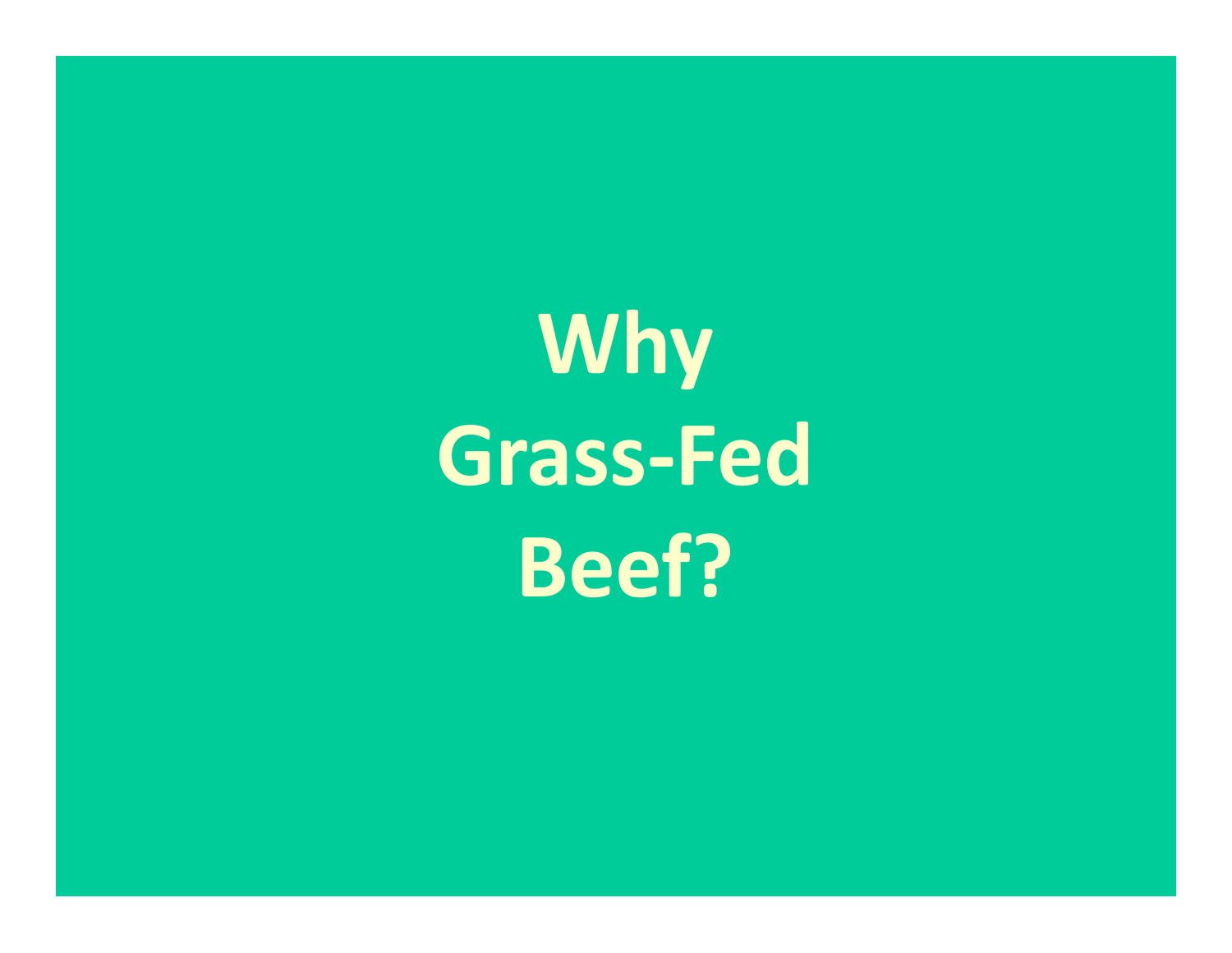Human Health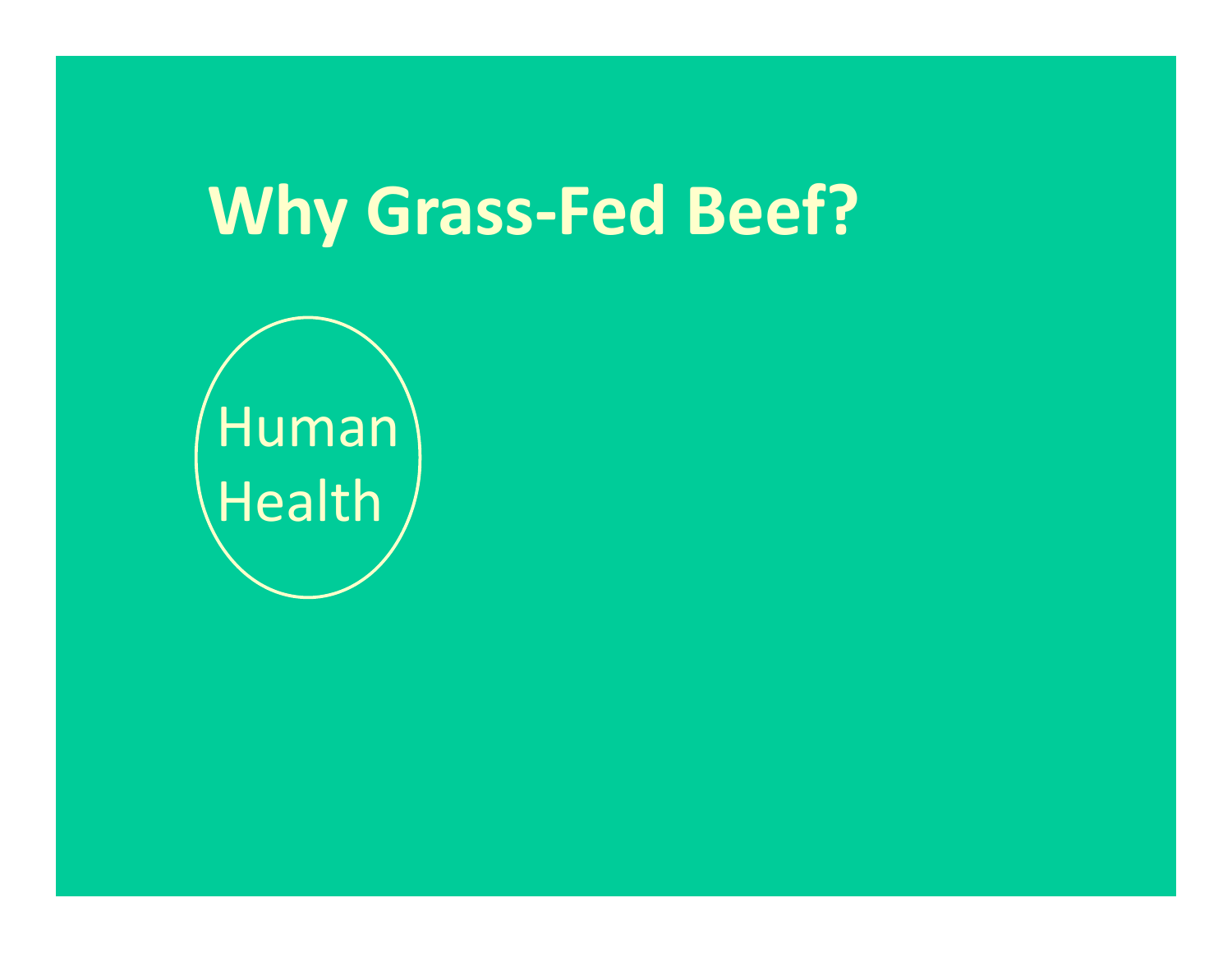

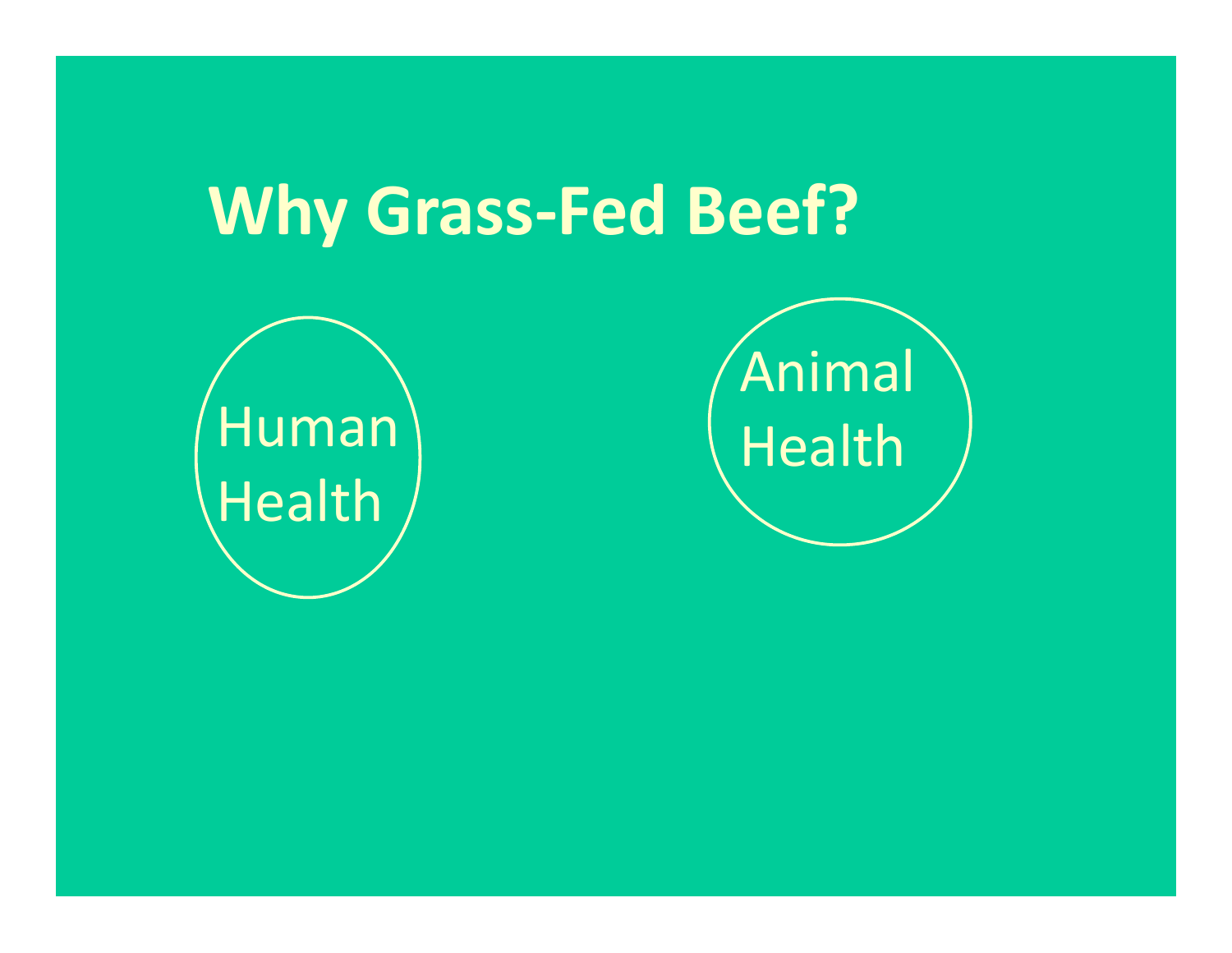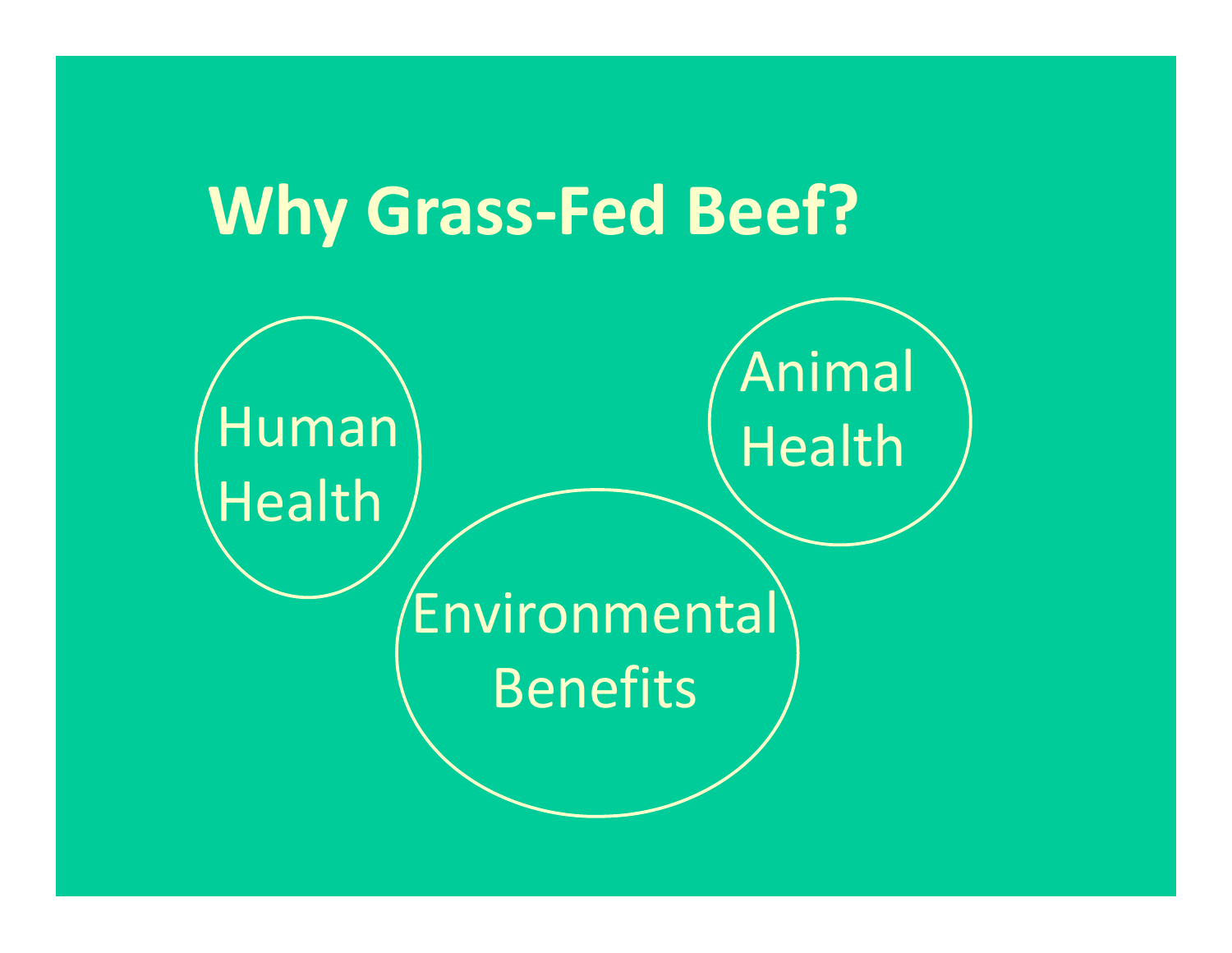

- •**•** Documentation of higher CLA: Conjugated Linoleic Acid
- • Improved Omega‐3/Omega 6 fatty acid ratios
- $\bullet$  **No proof that these fatty acid differences mean anything in terms of public health**
- $\bullet$ • Beef is not considered a significant source of Omega‐3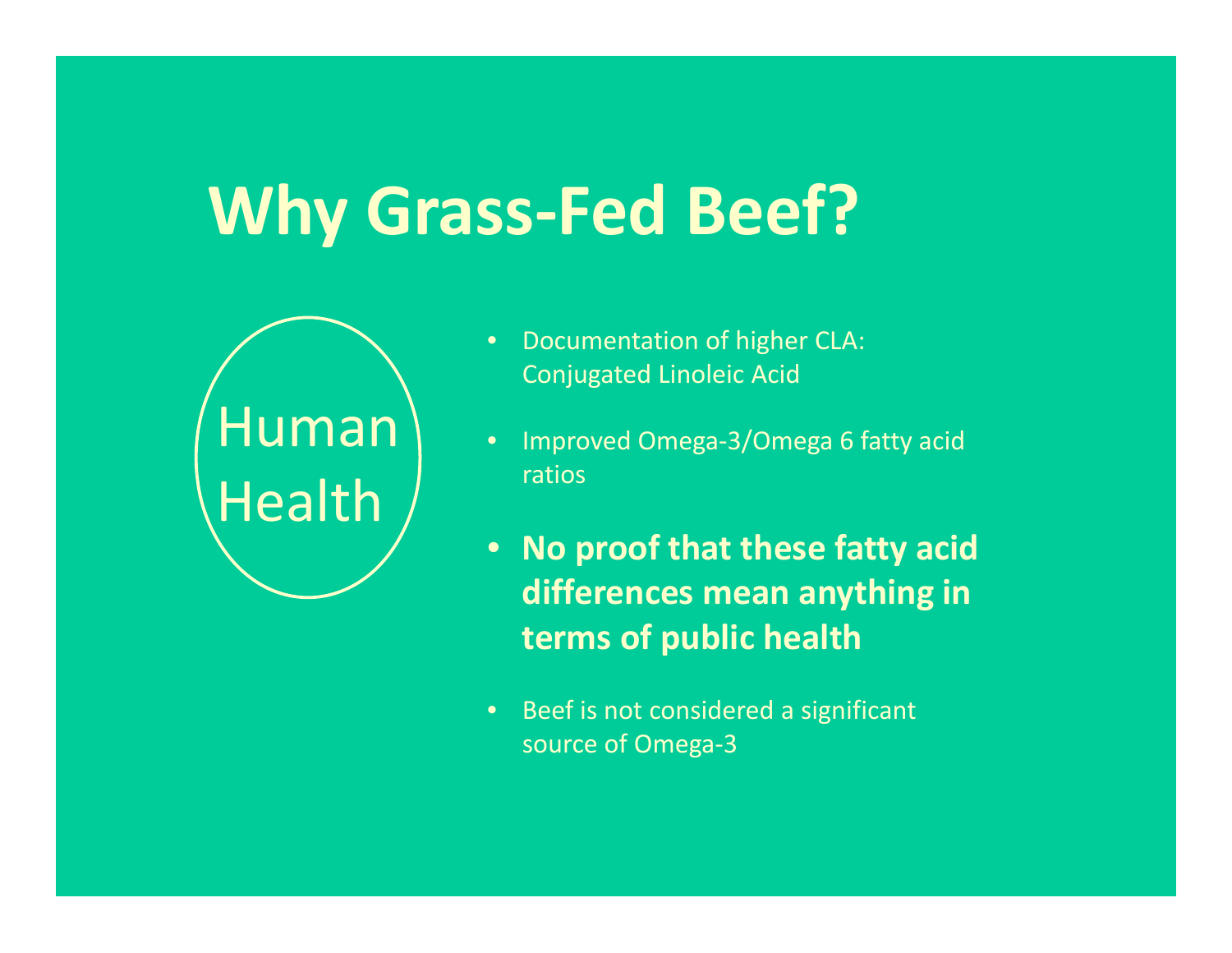- •Less use of antibiotics
- • Animals eating the diet for which they evolved

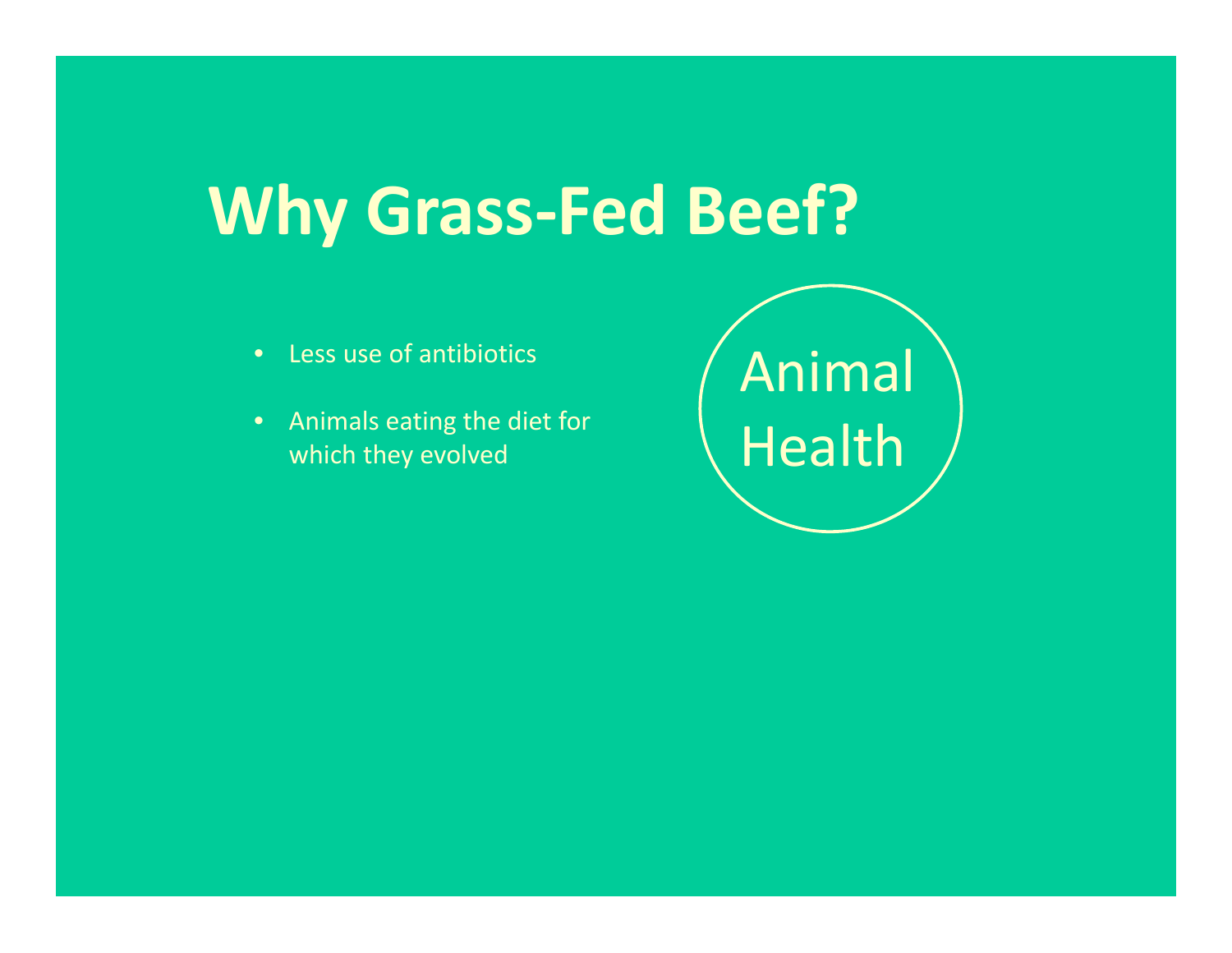- •Perennial forage crops <sup>=</sup> less soil erosion than corn & soybean
- $\bullet$ Perennial forage crops <sup>=</sup> less fossil fuel use than corn & soybean
- •Legume crops (alfalfa, clovers) fix atmospheric nitrogen into soil

Environmental Benefits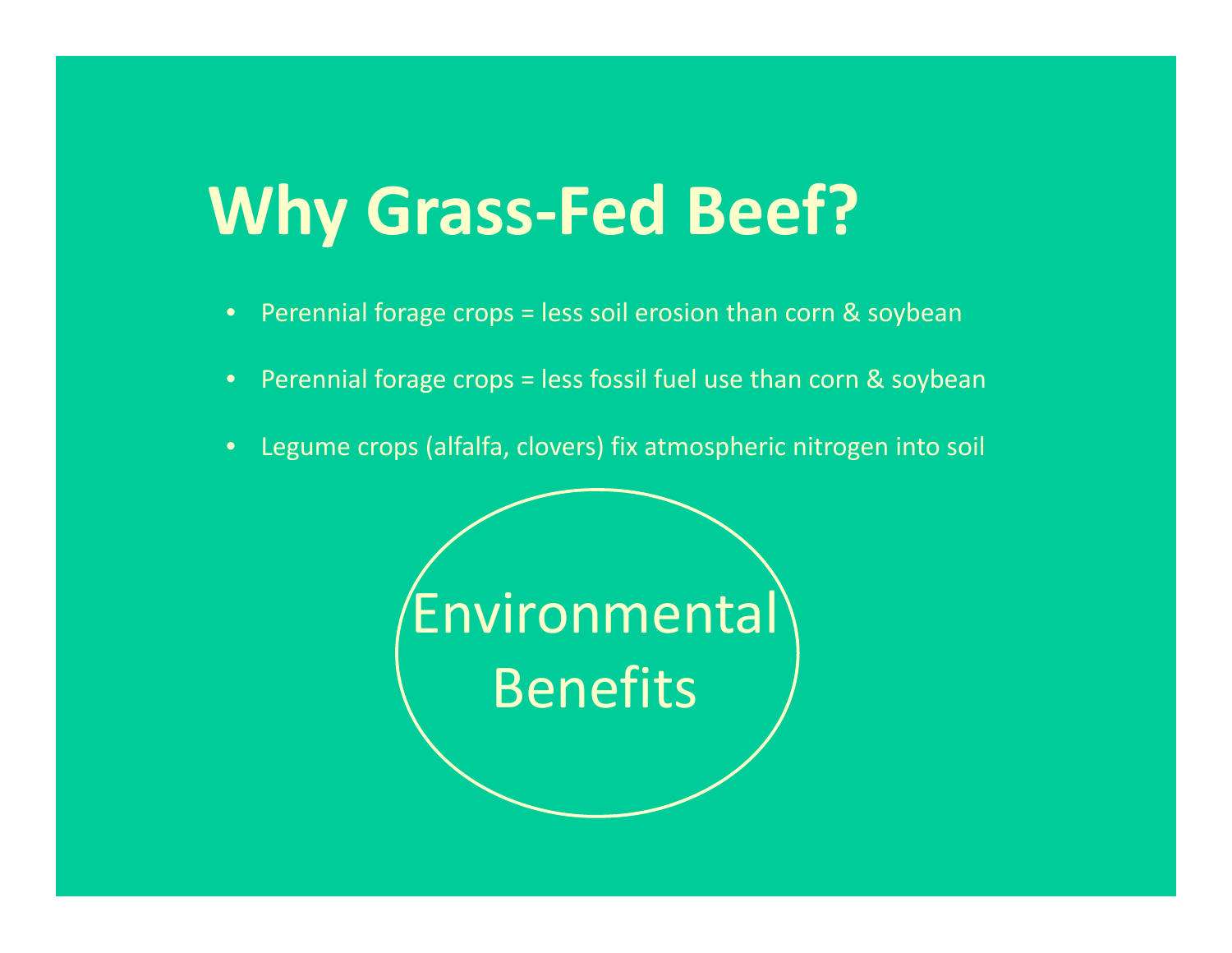#### Reduction in soil loss % due to cropping system



#### Cropping System

Control of Soil Erosion Fact Sheet. Robert P. Stone and Neil Moore. Ontario Ministry of Agriculture and Food. http://www.omafra.gov.on.ca/english/engineer/facts/95‐089.htm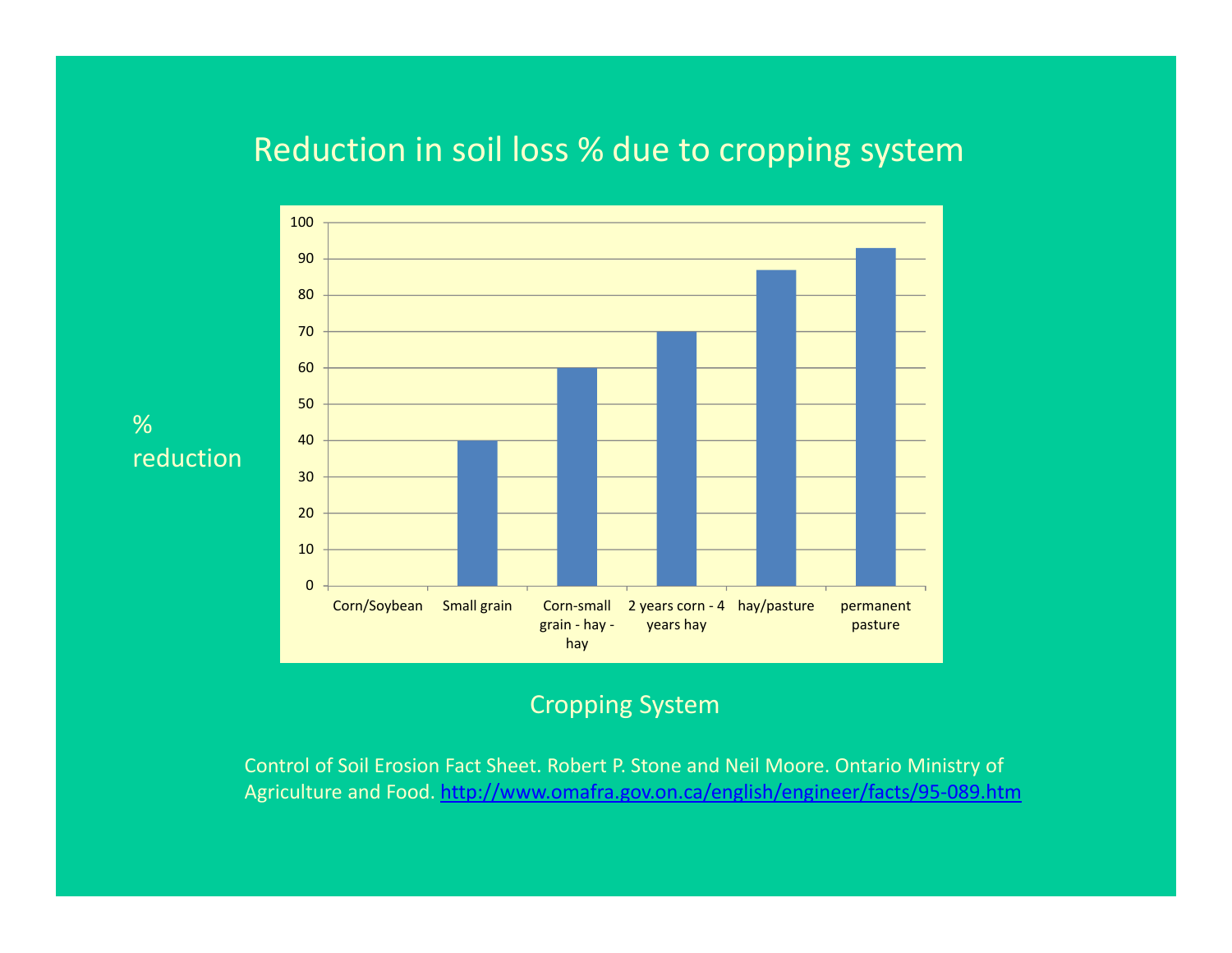

### **Perennial Grasses have a phenomenal root system!!**

Jerry Glover and Wes Jackson The Land Institute Salina, KS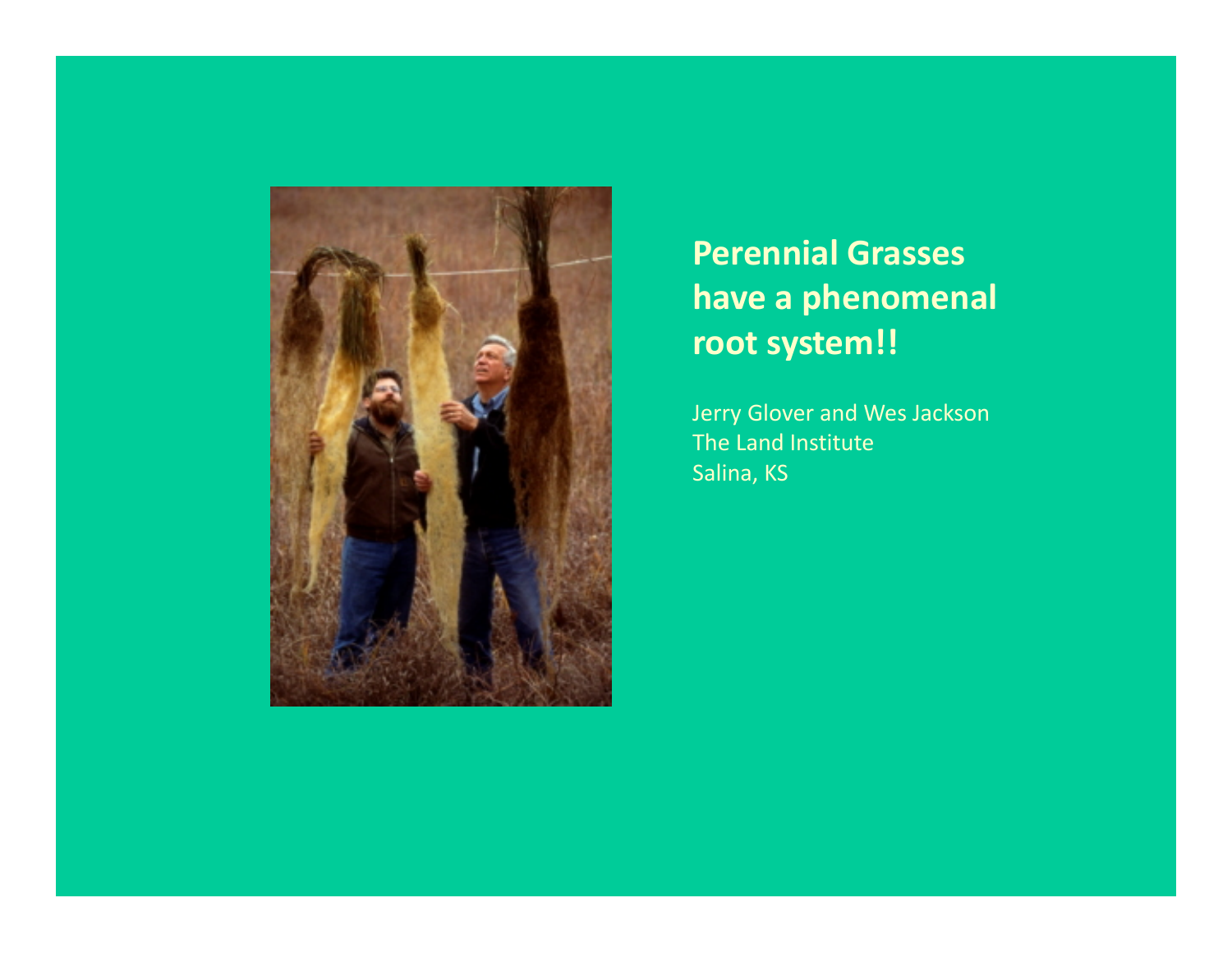

**Energy and Economic Returns by Crop Rotation.** September 2012. Ann M. Johanns, Craig Chase, and Matt Liebmann. Iowa State University Extension.

www.extension.iastate.edu/agdm/crops/html/a1‐90.html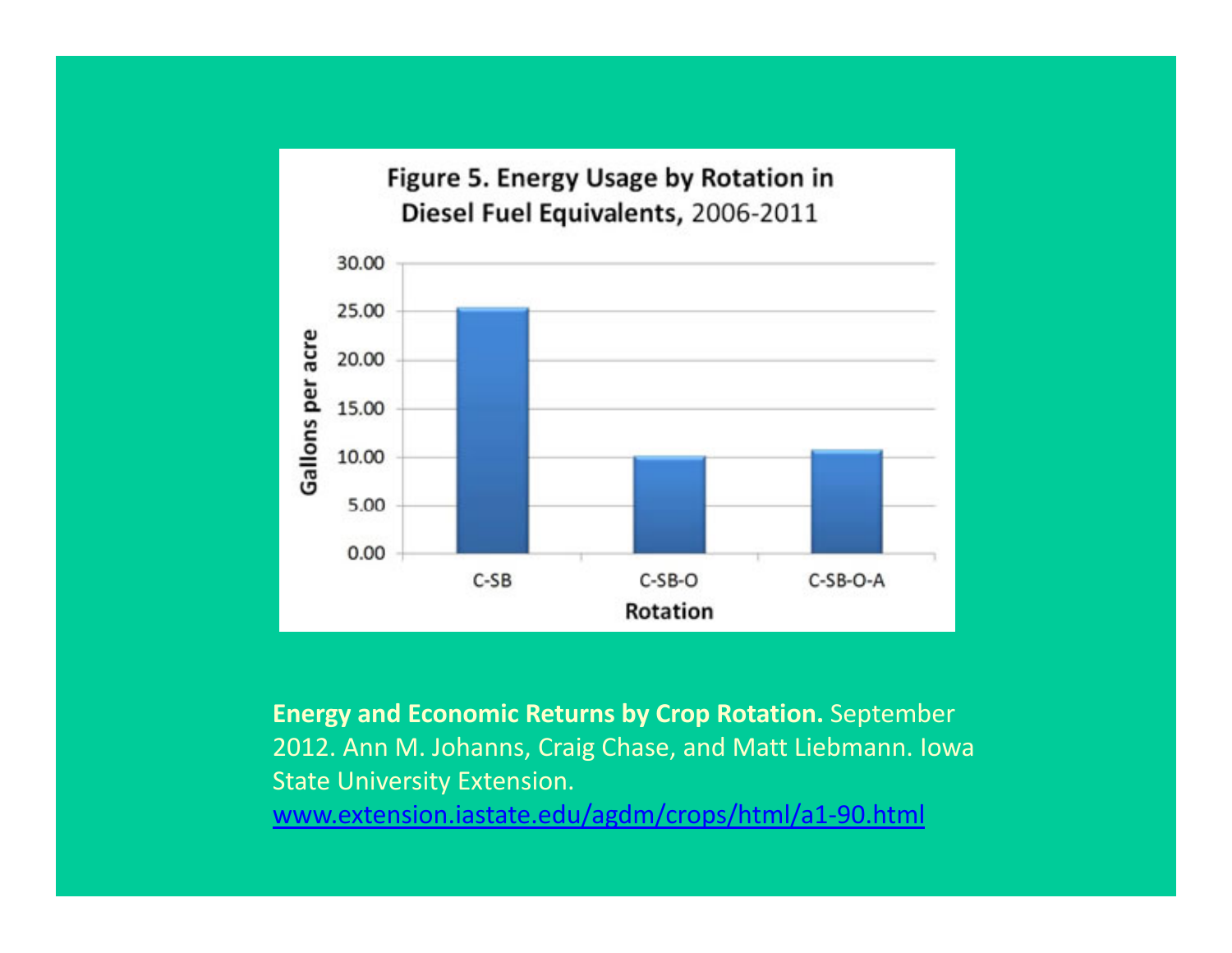#### **Alfalfa Nitrogen Credit**

A fair stand of alfalfa on medium‐textured soil can provide **160 lbs./acre** of nitrogen to the corn crop that comes after it (1).

Using <sup>a</sup> 2012 nitrogen price of \$0.60 per lb. (2):

160 lbs. nitrogen/acre x \$0.60/lb =  $\mathsf{\$96/acre}$ nitrogen credit from the alfalfa crop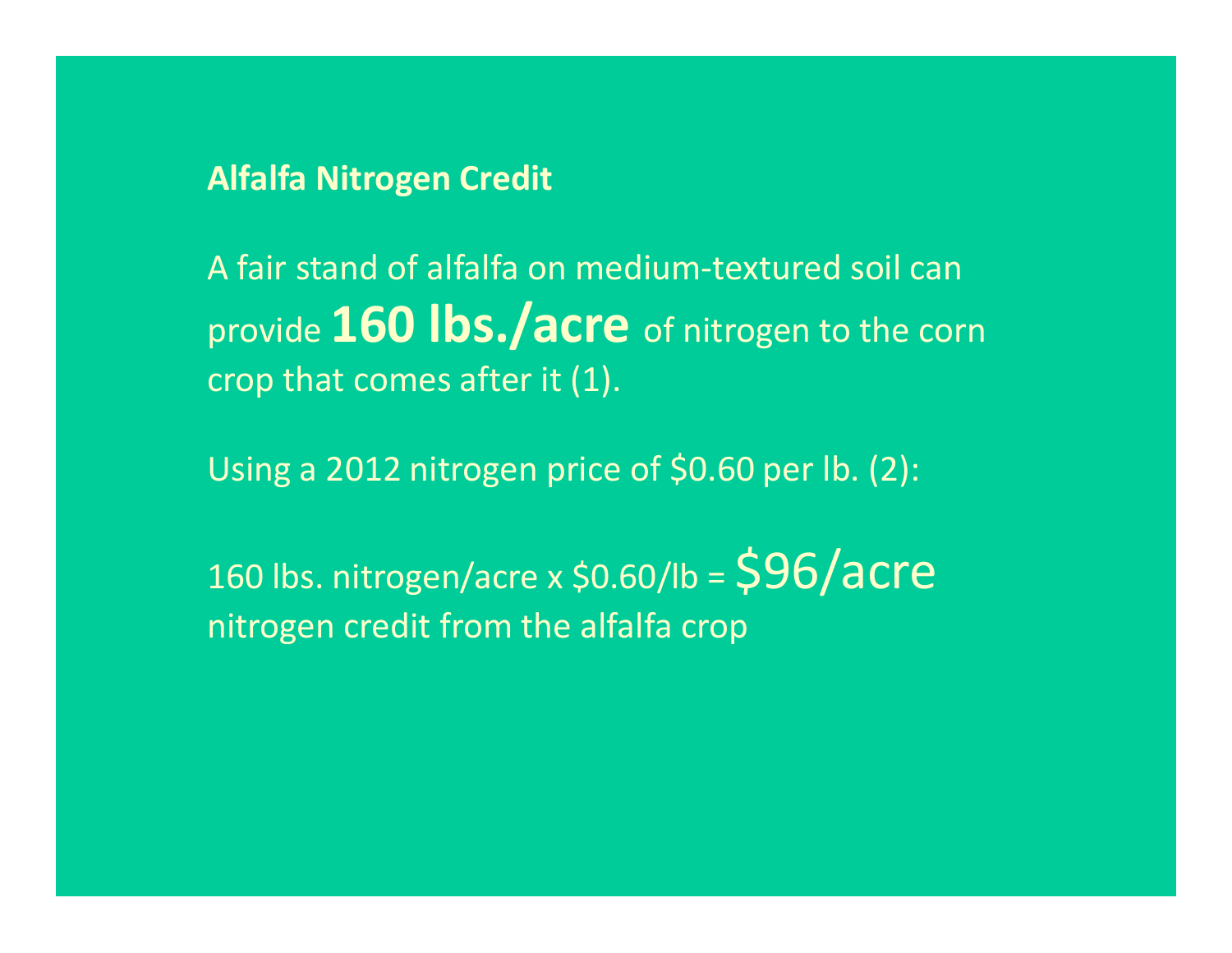#### **References:**

**(1)Using Legumes as <sup>a</sup> Nitrogen Source**. June 1997. L.G. Bundy, K.A. Kelling and L. Ward Good. University of Wisconsin Extension, publication #A3517.http://ipcm.wisc.edu/download/pubsNM/Usinglegu mes.pdf

(2) **Fertilizer Use and Price**. Reports from the Economic Research Service, USDA. http://www.ers.usda.gov/data‐products/fertilizer‐use‐ and‐price.aspx#26727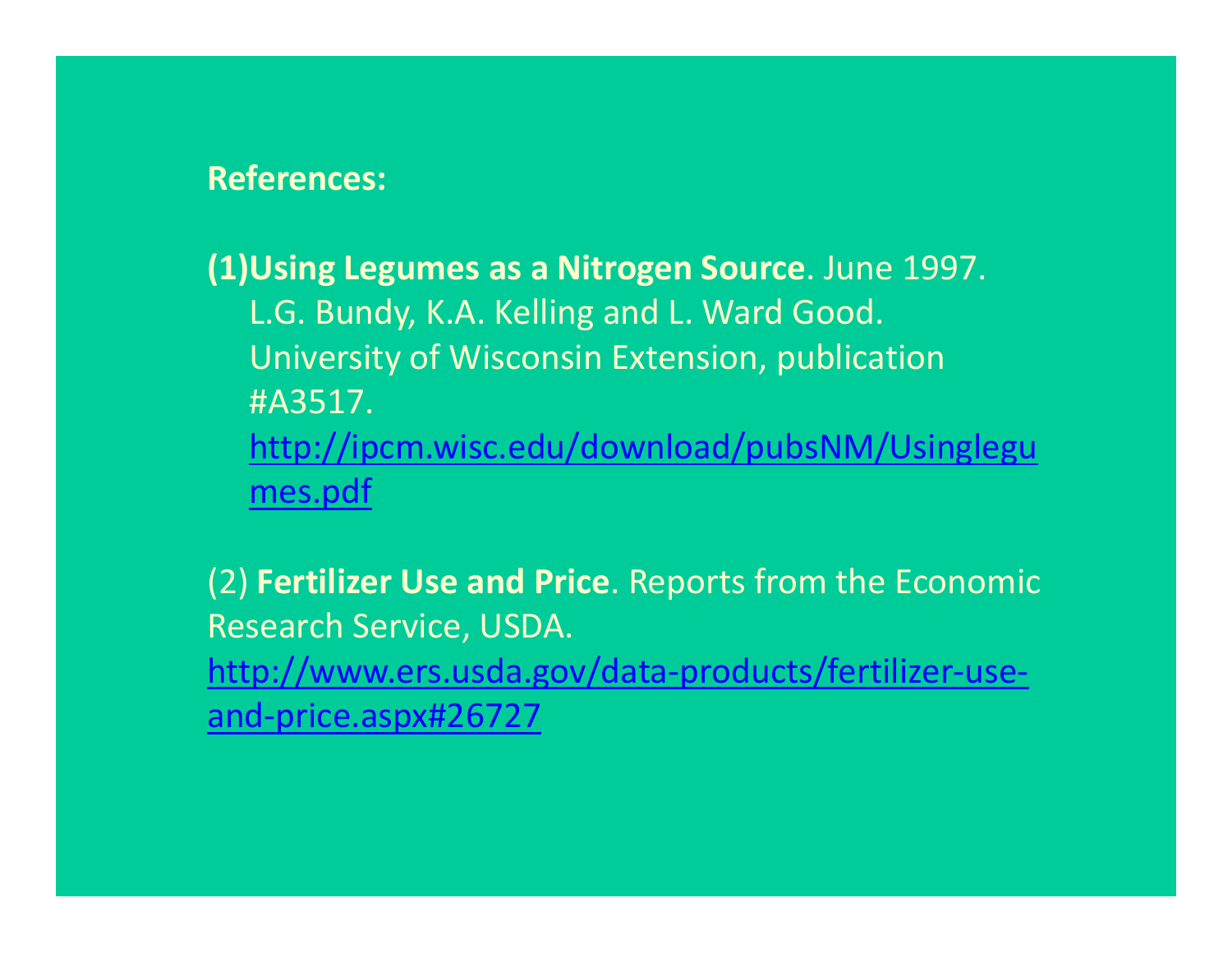**Comparative life cycle environmental impacts of three beef production strategies in the Upper Midwestern United States**

**Nathan Pelletier, Rich Pirog, Rebecca Rasmussen** July 2010. Agricultural Systems 103(6):380‐389.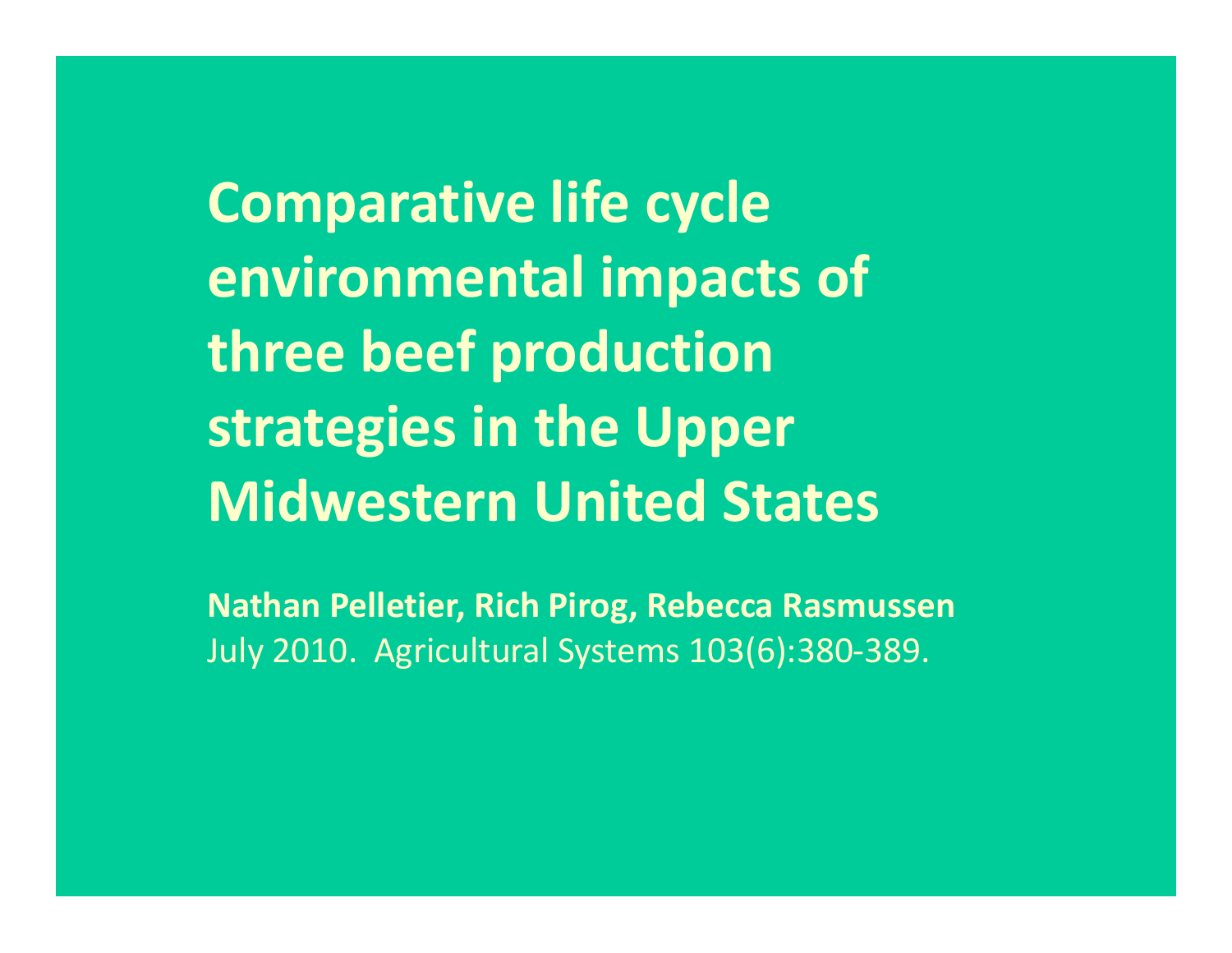"Impacts per live-weight kg of beef produced were highest for pasture‐ finished beef for all impact categories and lowest for feedlot‐ finished beef"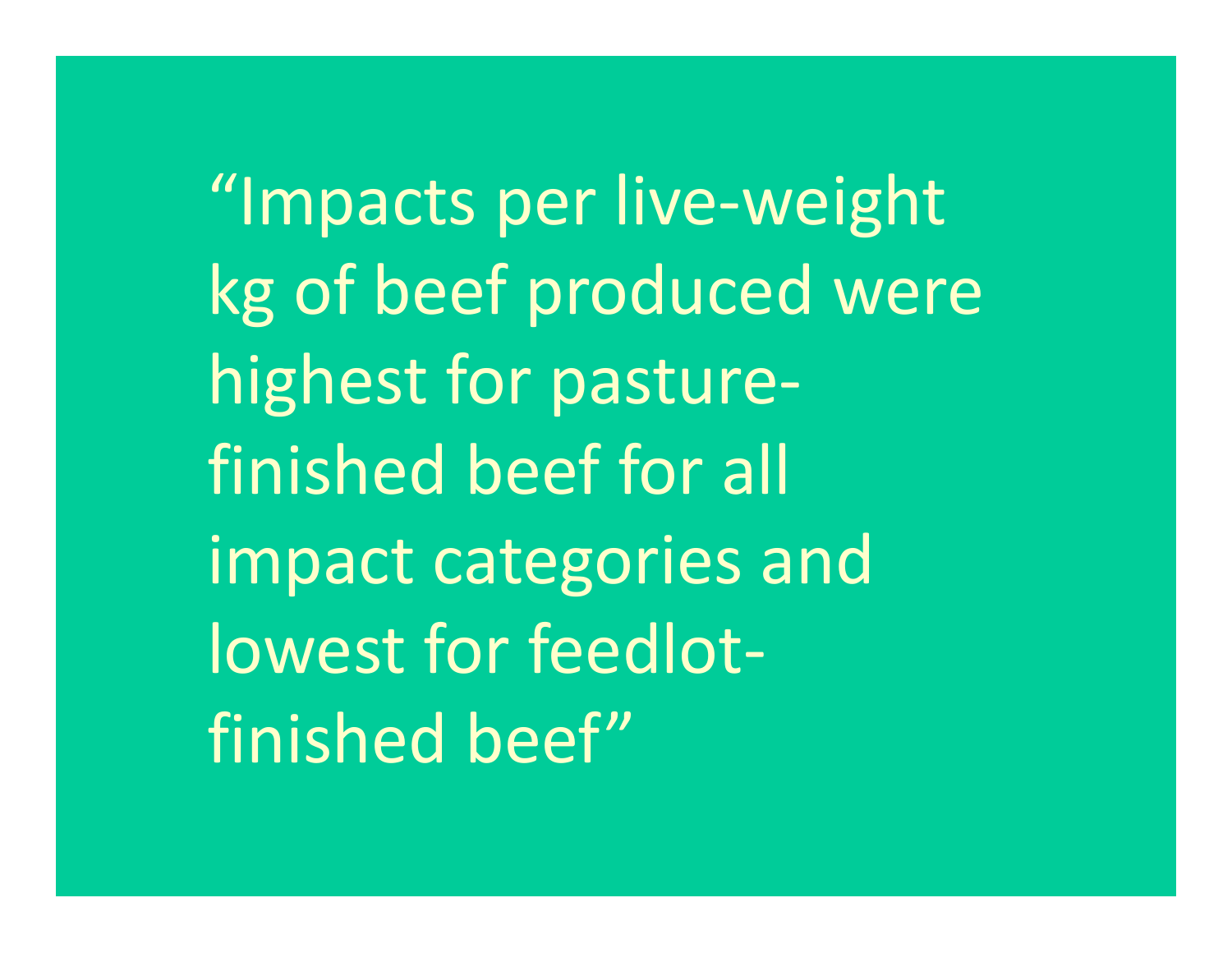Materials & Methods: **"**Calves weaned topasture in Iowa finish at 505 kg in 450 days on <sup>a</sup> ration of forage and hay."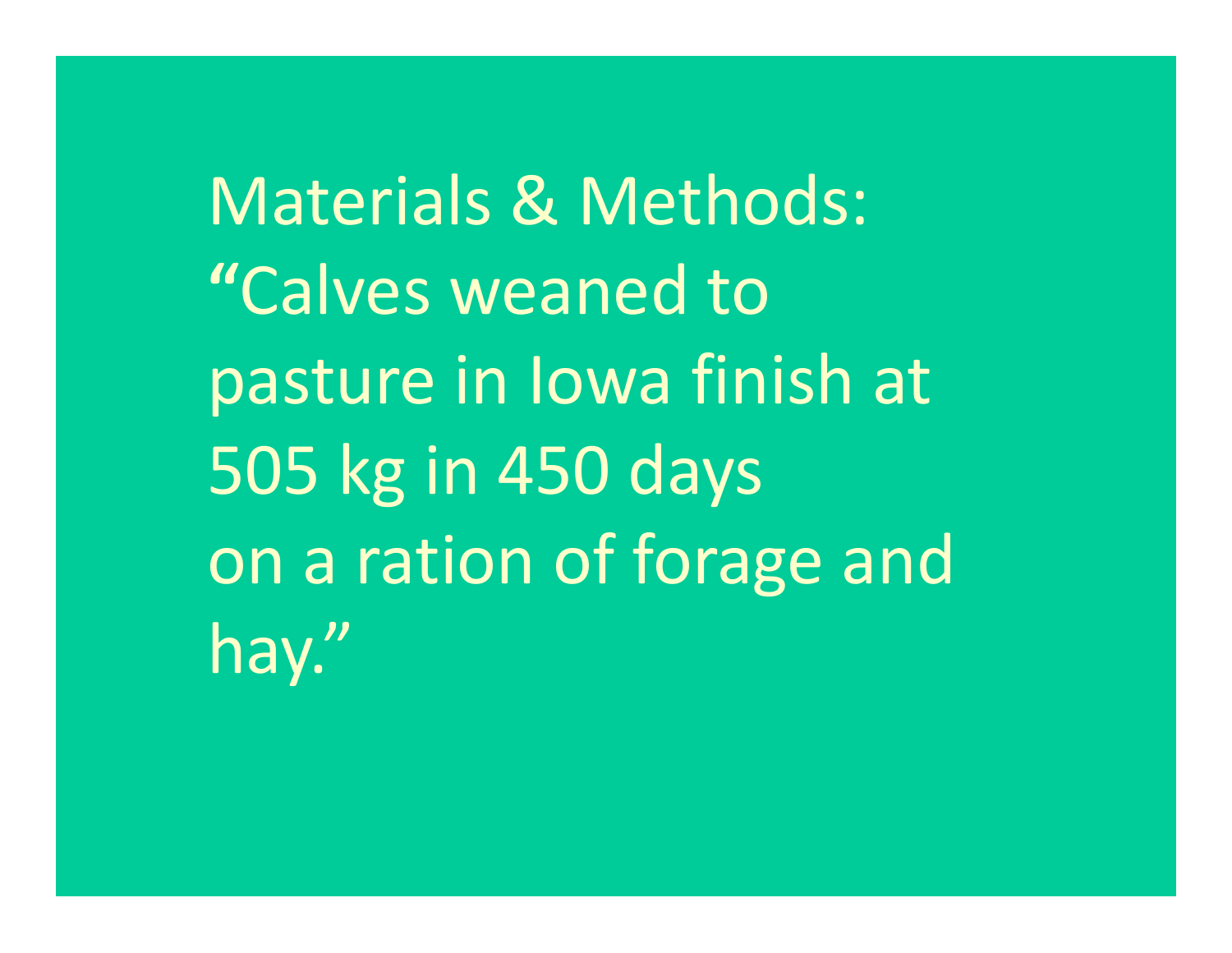# Typical beef steer life:

- $\bullet$ **•** Born in March or April
- $\bullet$  Weaned in November at 7 mos.
- $\bullet$  "Backgrounded" or sent directly to feedlot
- $\bullet$ Slaughtered at 17‐18 mos.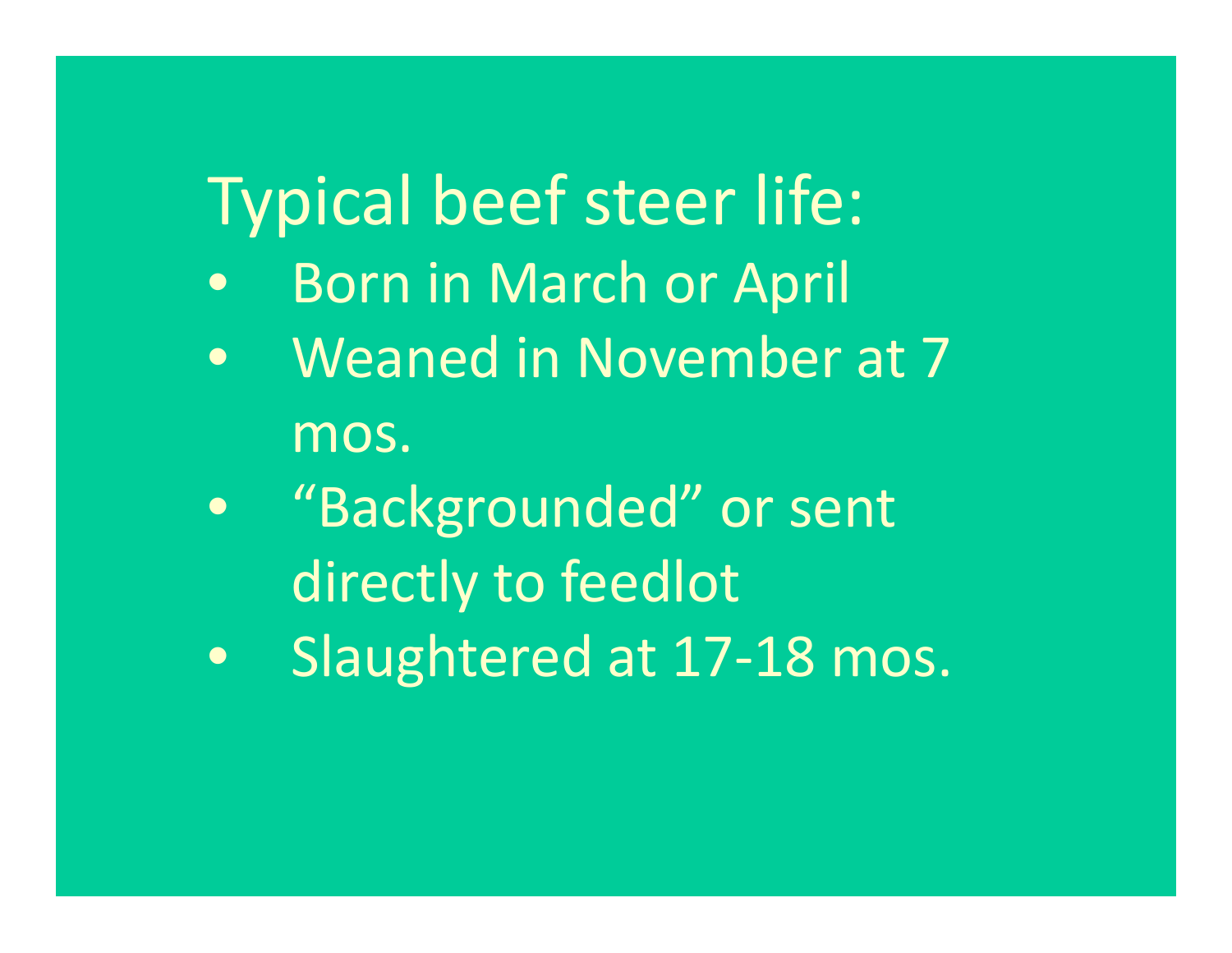Grass‐fed beef finish time: 505 kg <sup>=</sup> 1,111 lbs. 450 days <sup>=</sup> 1 year <sup>+</sup> 3 mo.

Compare to: Feedlot beef 637 kg <sup>=</sup> 1,400 lbs. 303 days <sup>=</sup> 10 mos.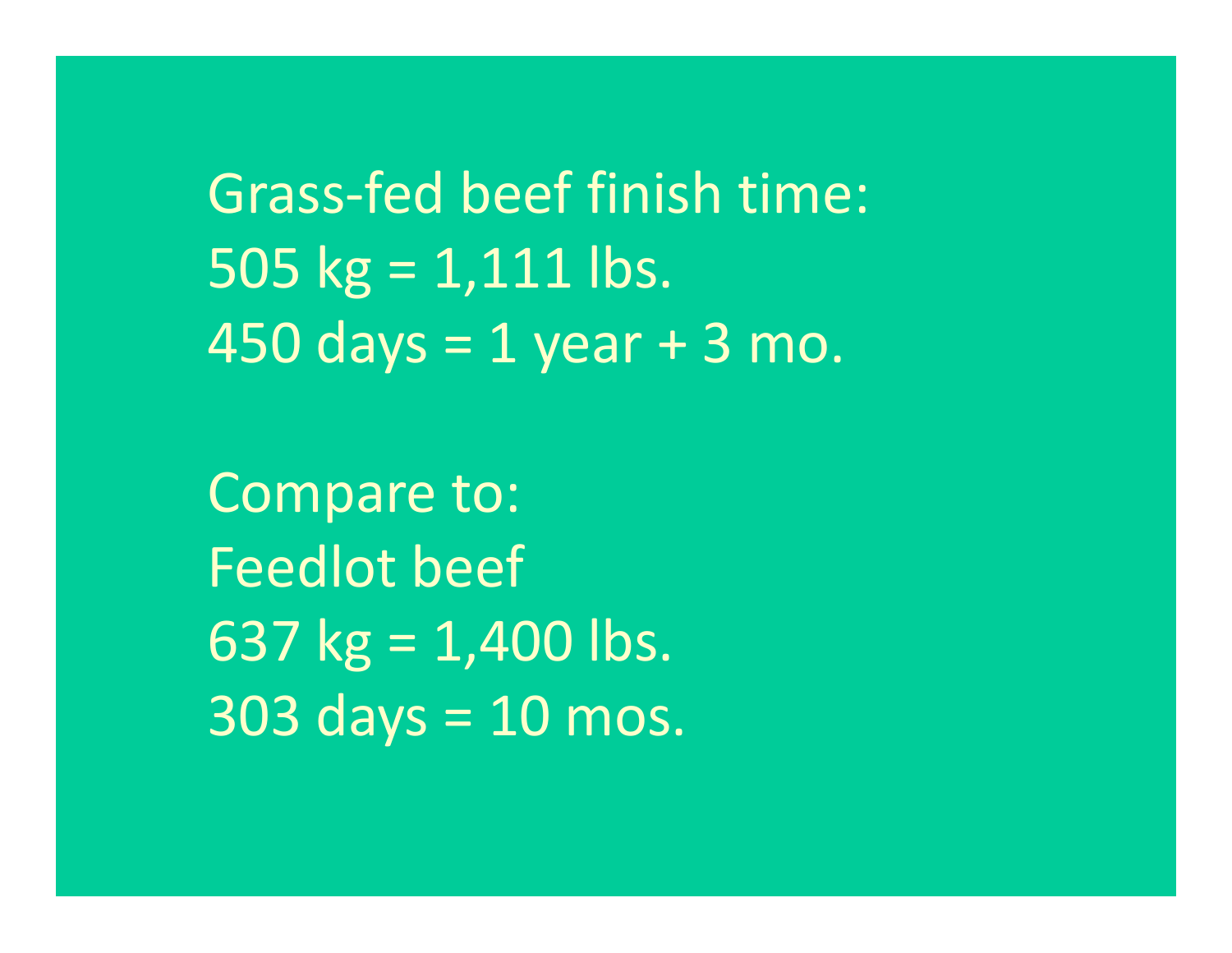Grass‐fed: Total of 22 months to get <sup>a</sup> 1,100‐lb. animal

Feedlot beef: Total of 17months to get <sup>a</sup> 1,400‐lb. animal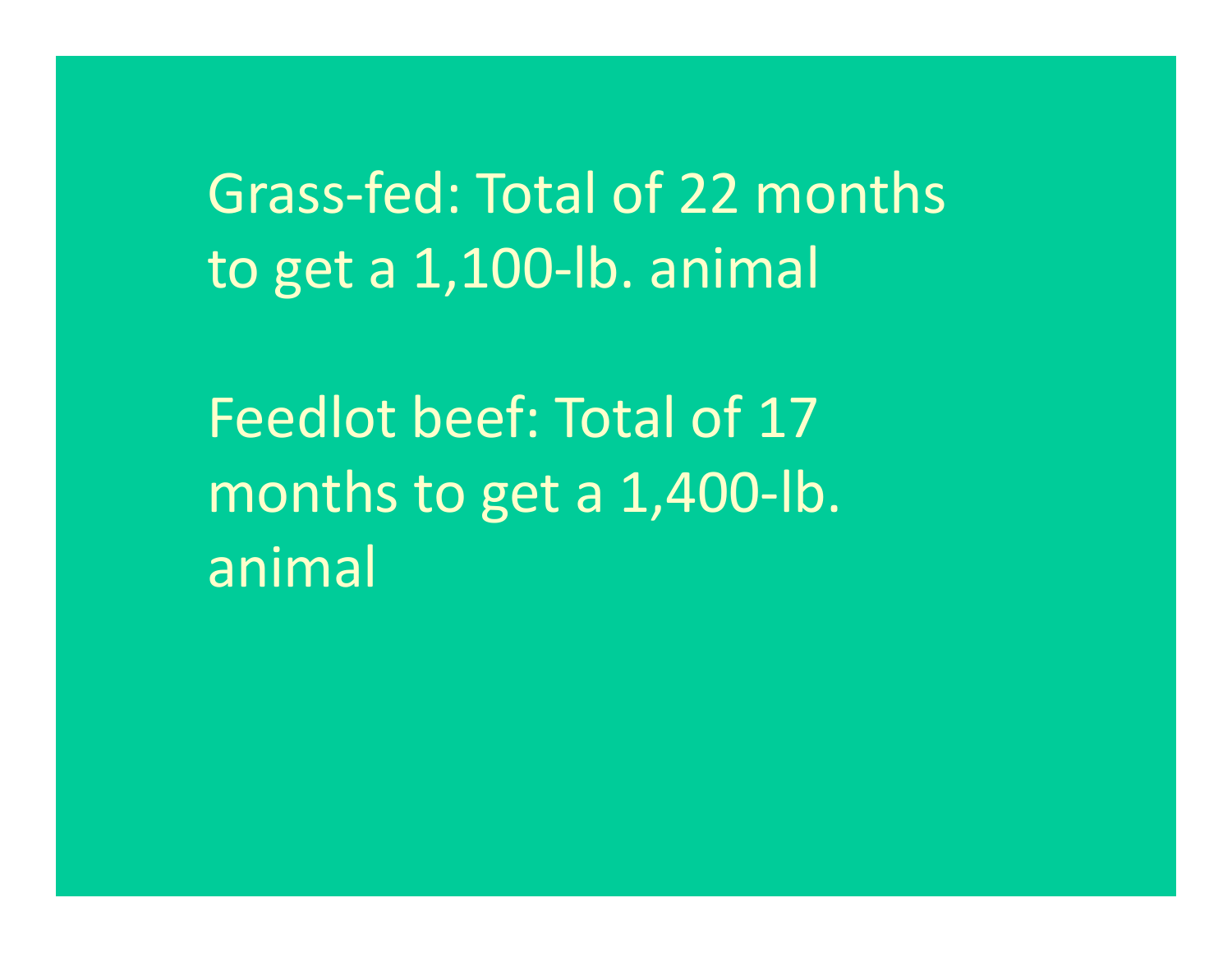**"**Calves weaned topasture in Iowa finish at 505 kg in 450 days on <sup>a</sup> ration of forage and hay."

*Where did these figures come from?*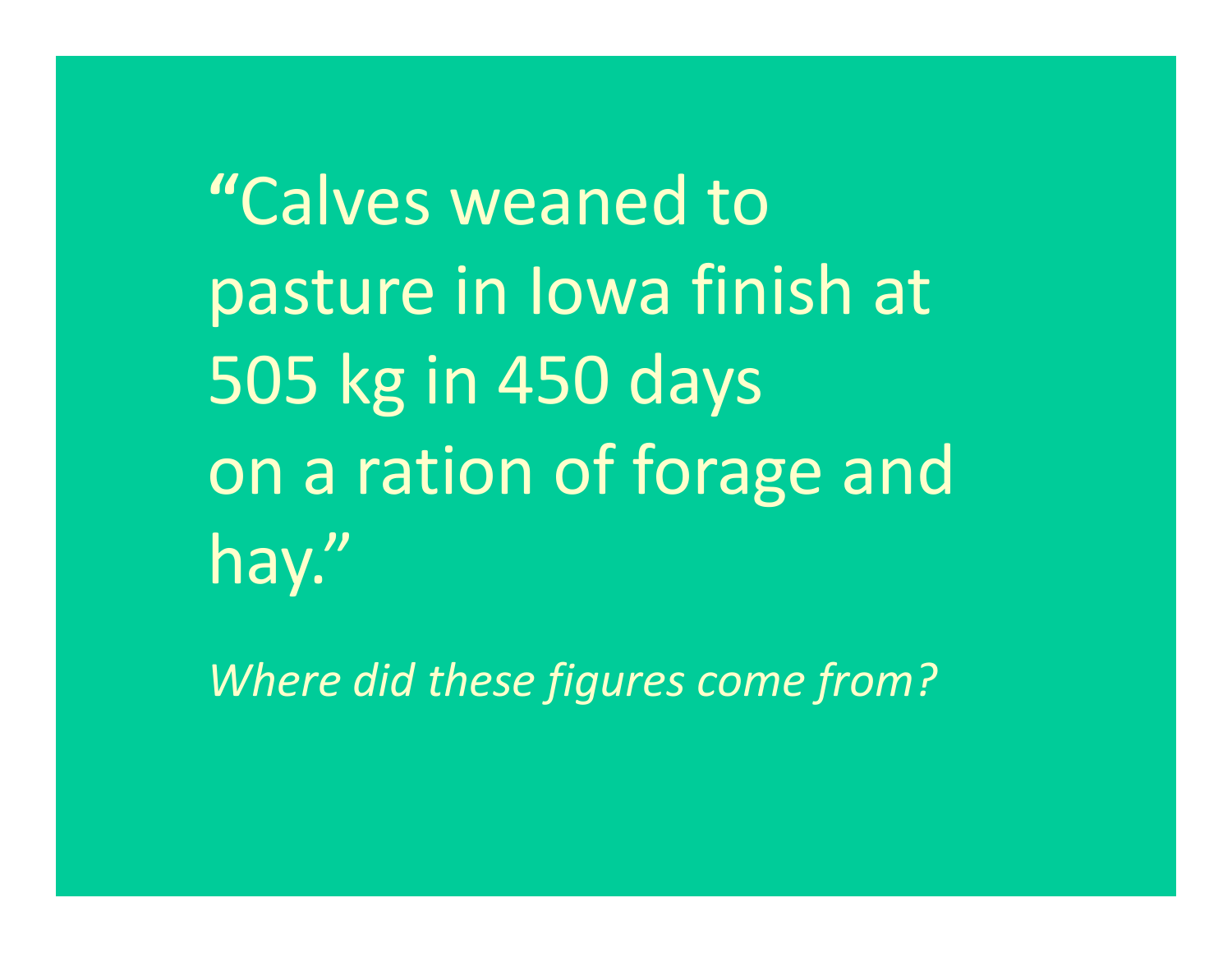*Where did these figures come from? Rich Pirog: Iowa State U. Extension beef expert's estimate, personal communication to authors*

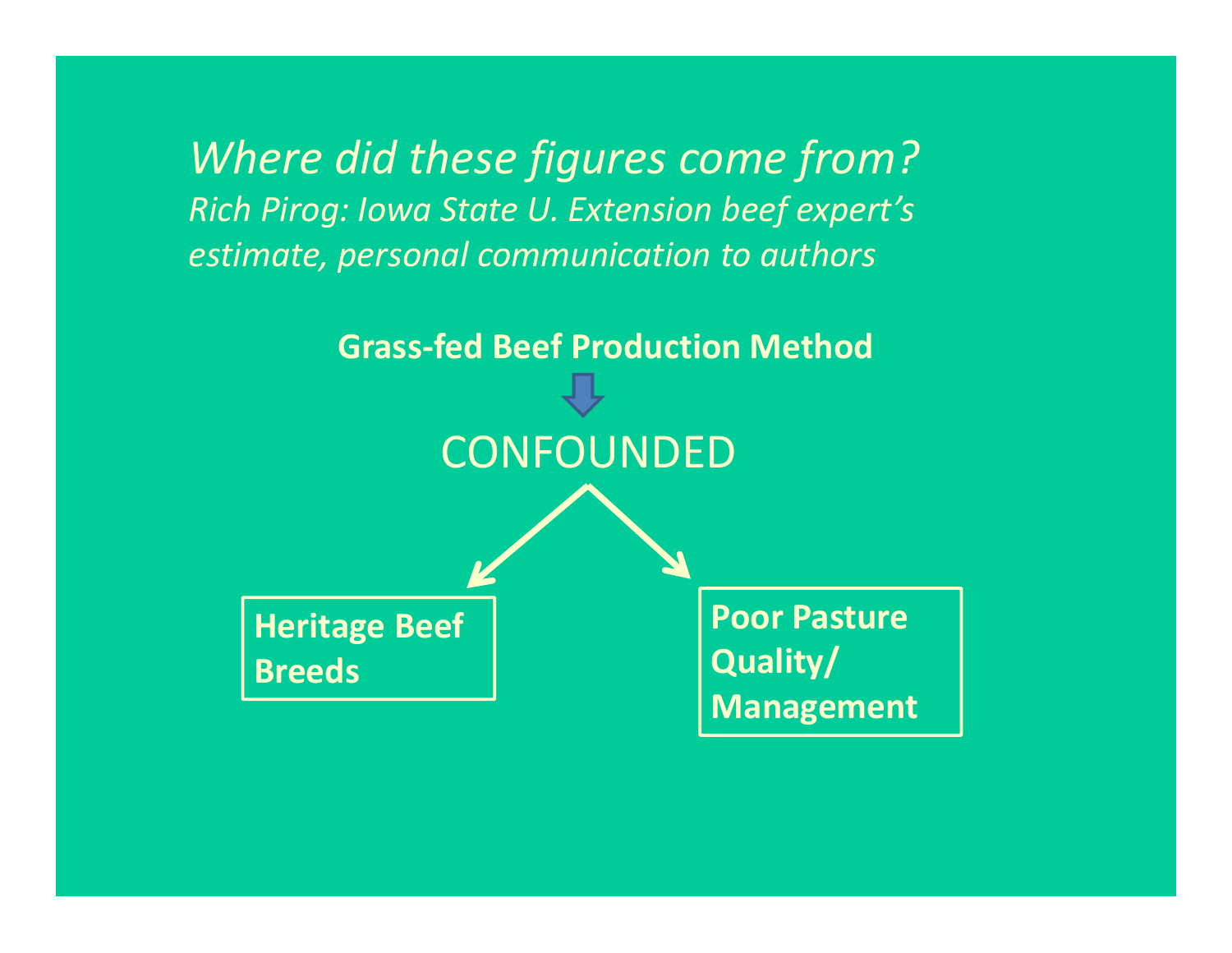**What if the Life Cycle Analysis used input numbers obtained through use of modern beef genetics and good pasture with good management?**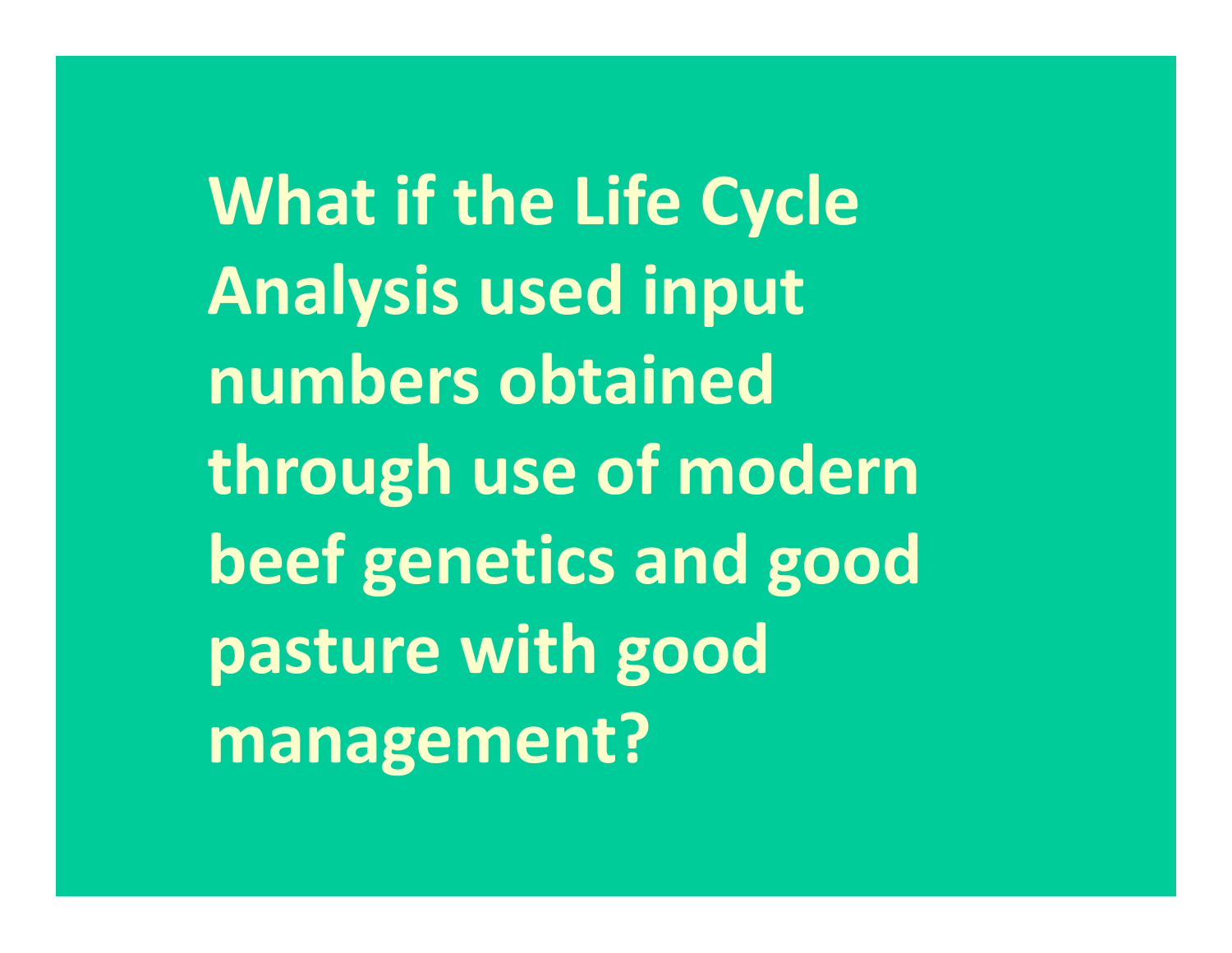What if the Life Cycle Analysis used input numbers obtained through use of modern beef genetics and good pasture with good management?

**That question is where this project starts.**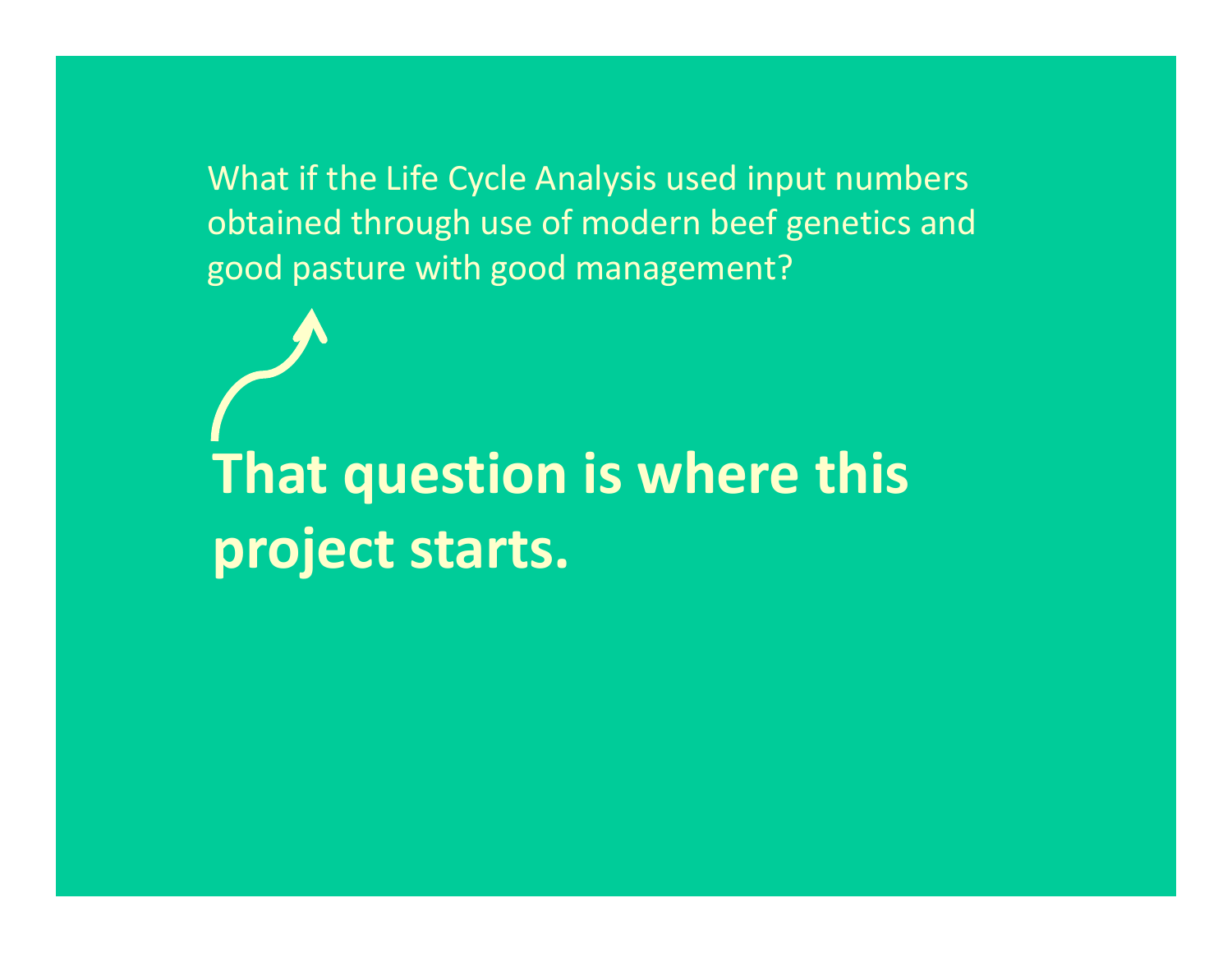## Collaborators:

Edgar Brown Jake & Lindsay Grass Jane Jewett Bill McMillin

All using managed rotational grazing on improved pastures.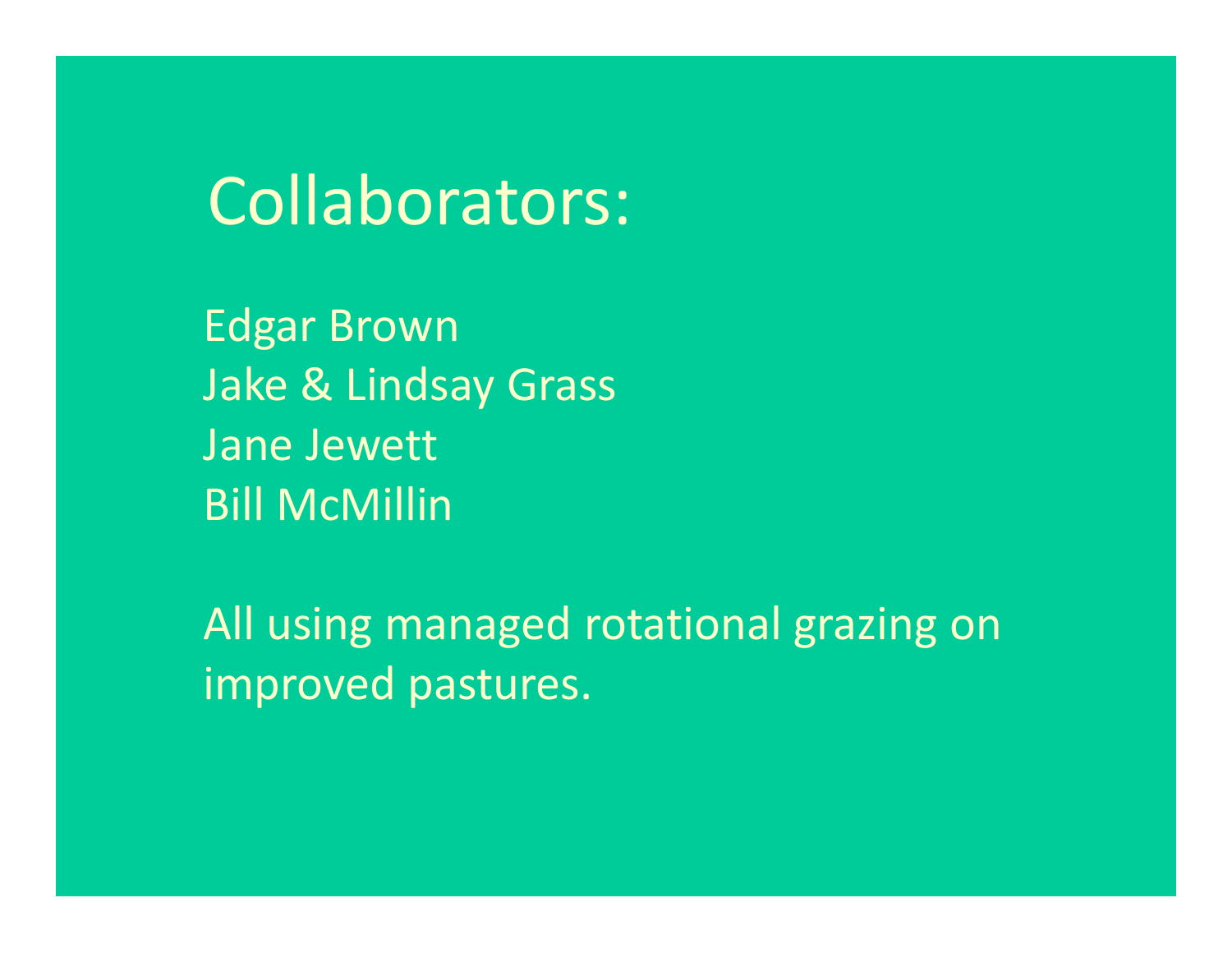Livestock Breeds:

Edgar Brown ‐ Shorthorn

Jake & Lindsay Grass – Black Angus, British White, Ayrshire

Jane Jewett – Black Angus

Bill McMillin – Black Angus, British White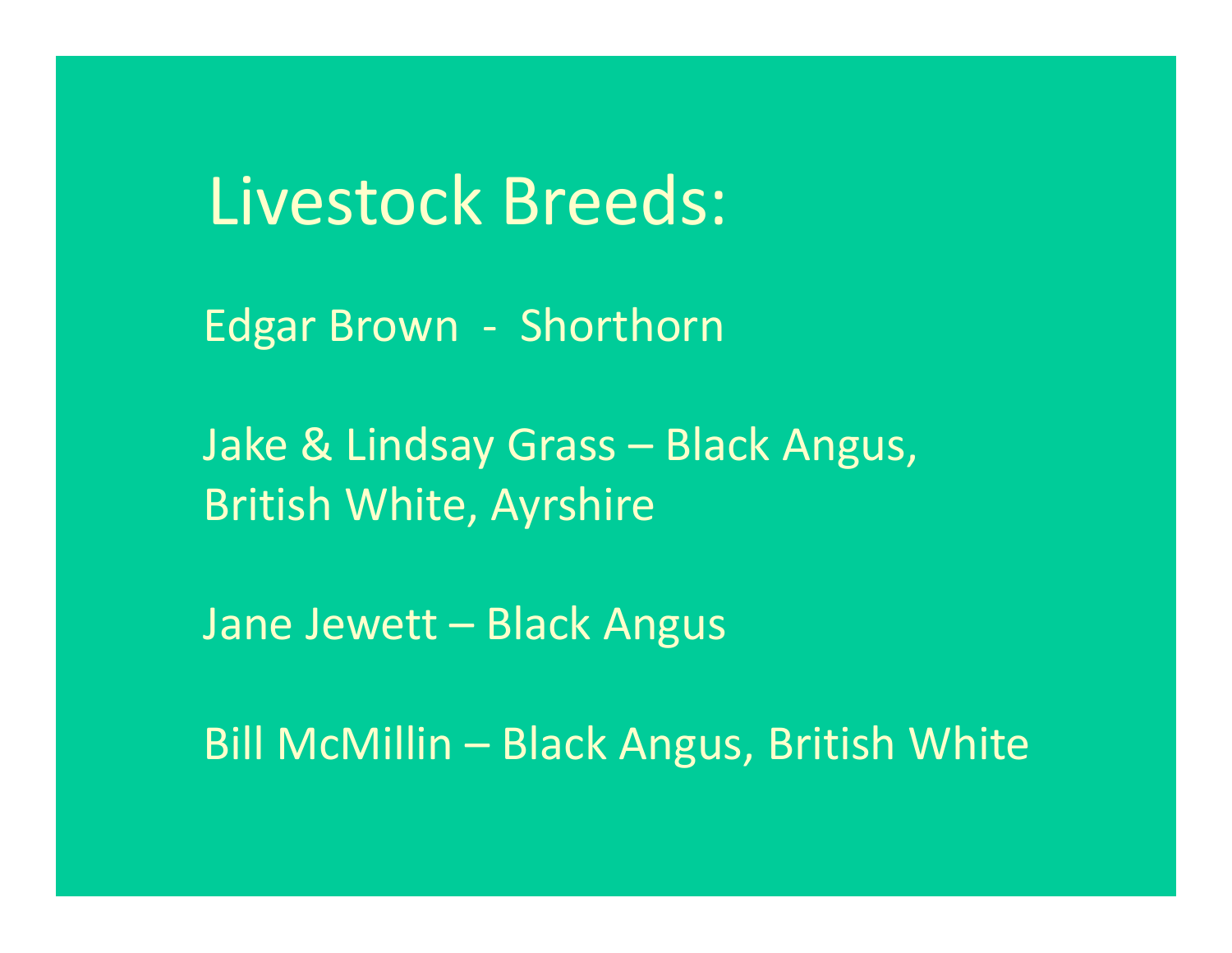Compare to Life Cycle Analysis estimate: 577‐lb. carcass wt. at 22 mos.:

|      | <b>Brown</b>    | <b>Grass</b>    | <b>Jewett</b>   | <b>McMillin</b> |
|------|-----------------|-----------------|-----------------|-----------------|
| 2010 |                 |                 | 644 lbs./18 mo. | 632 lbs.        |
| 2011 |                 |                 | 592 lbs./18 mo. | 665 lbs.        |
| 2012 | 618 lbs./20 mo. | 604 lbs./21 mo. | 496 lbs./17 mo. | 700 lbs./17 mo. |
| 2013 |                 | 632 lbs./20 mo. | 568 lbs./16 mo. |                 |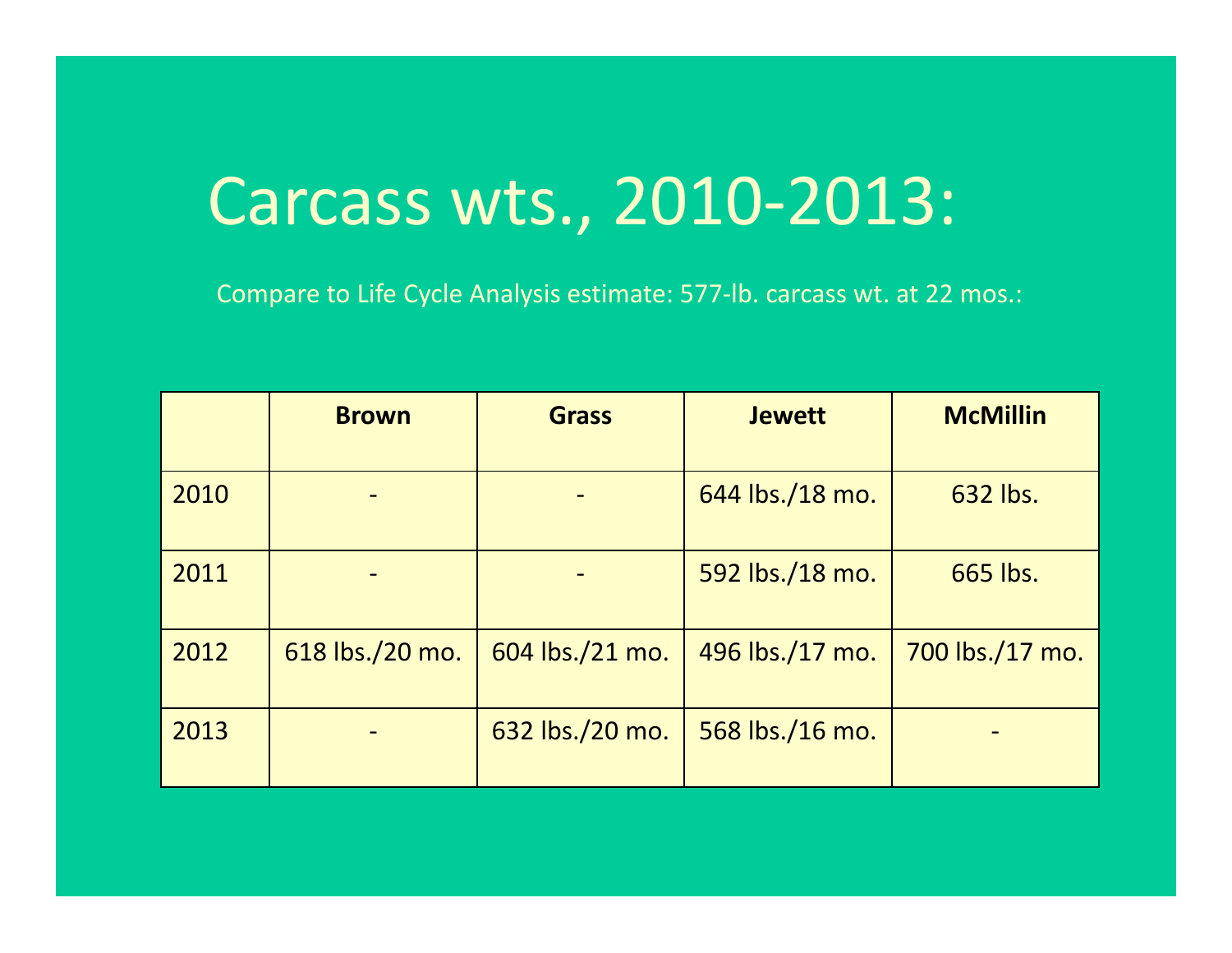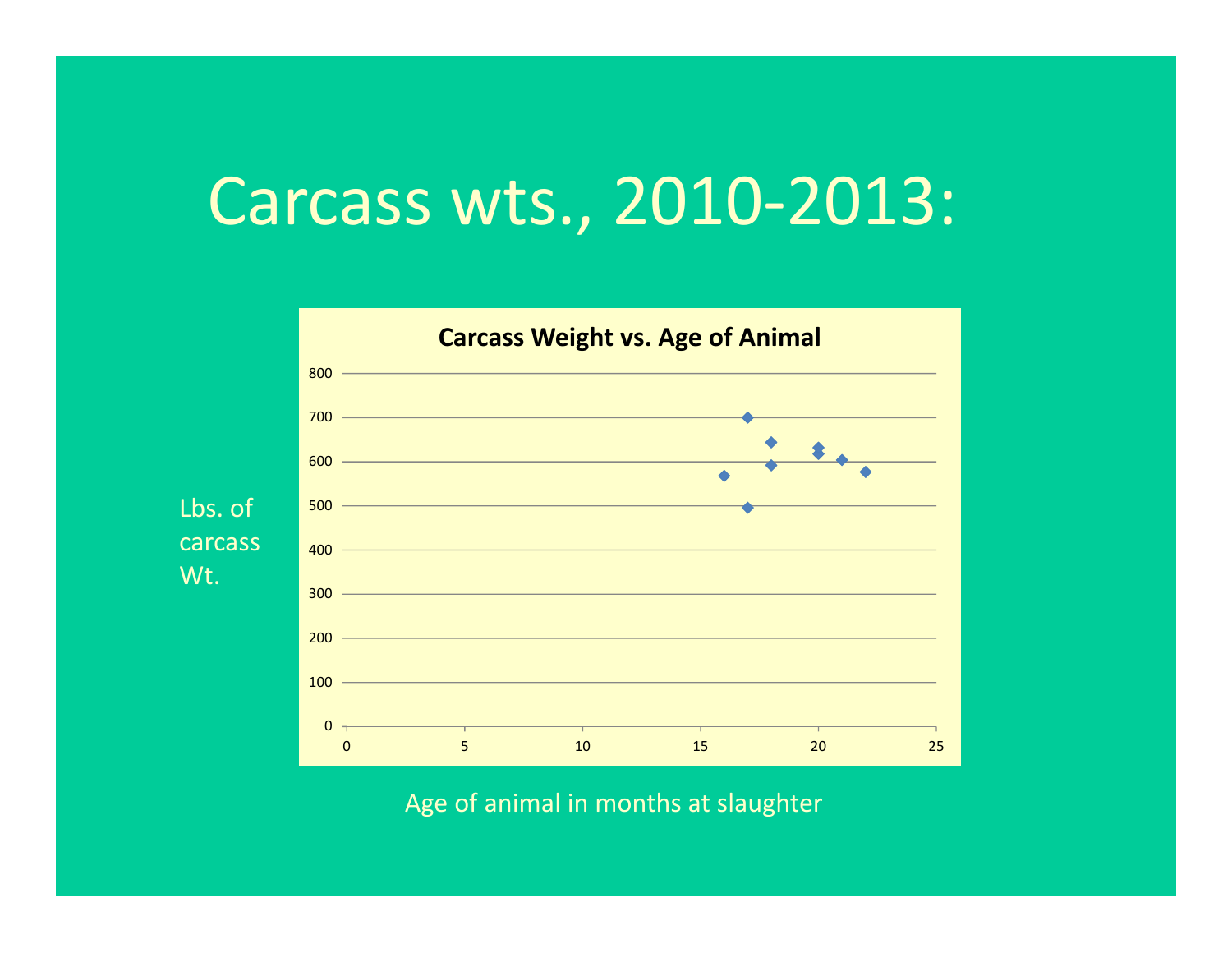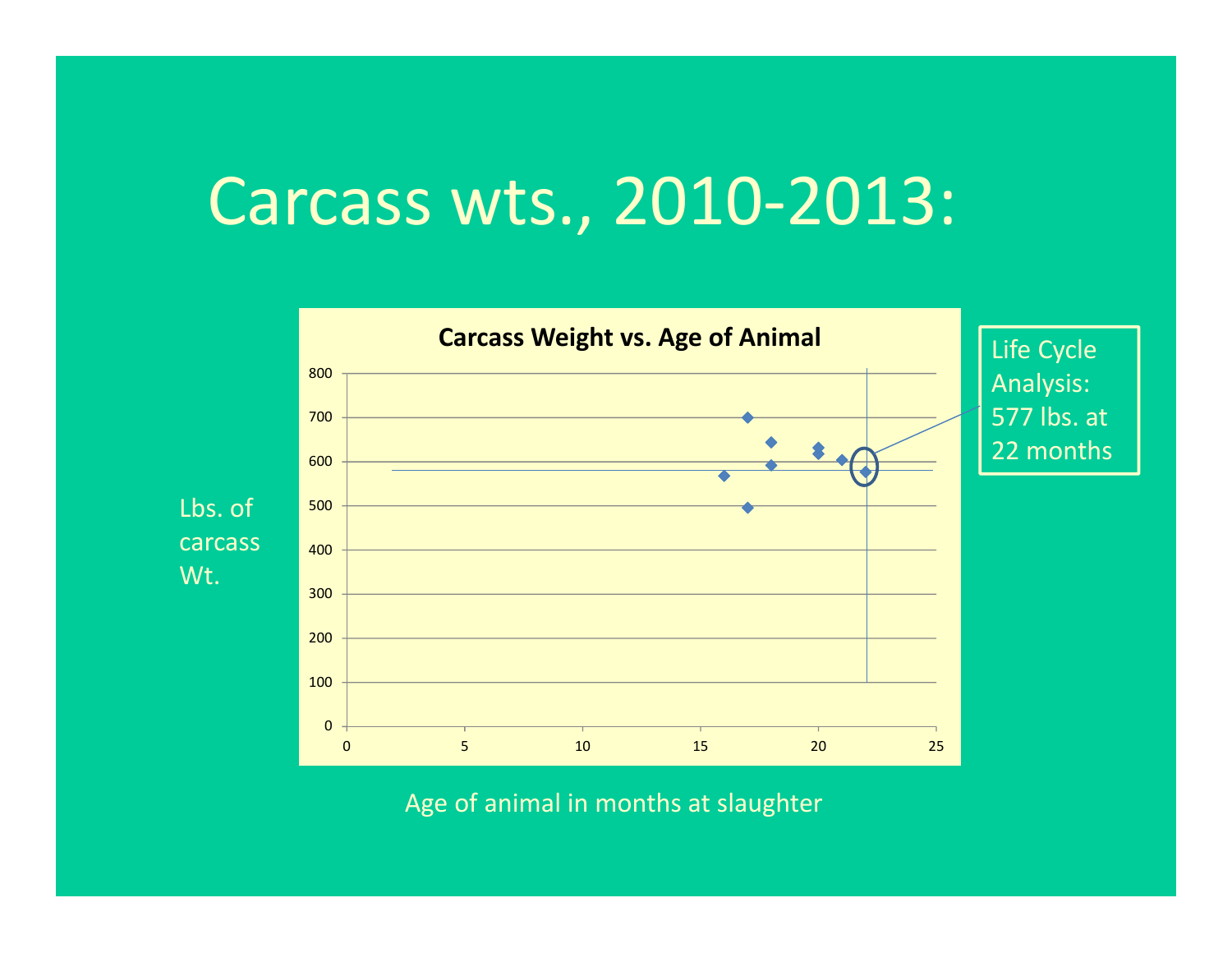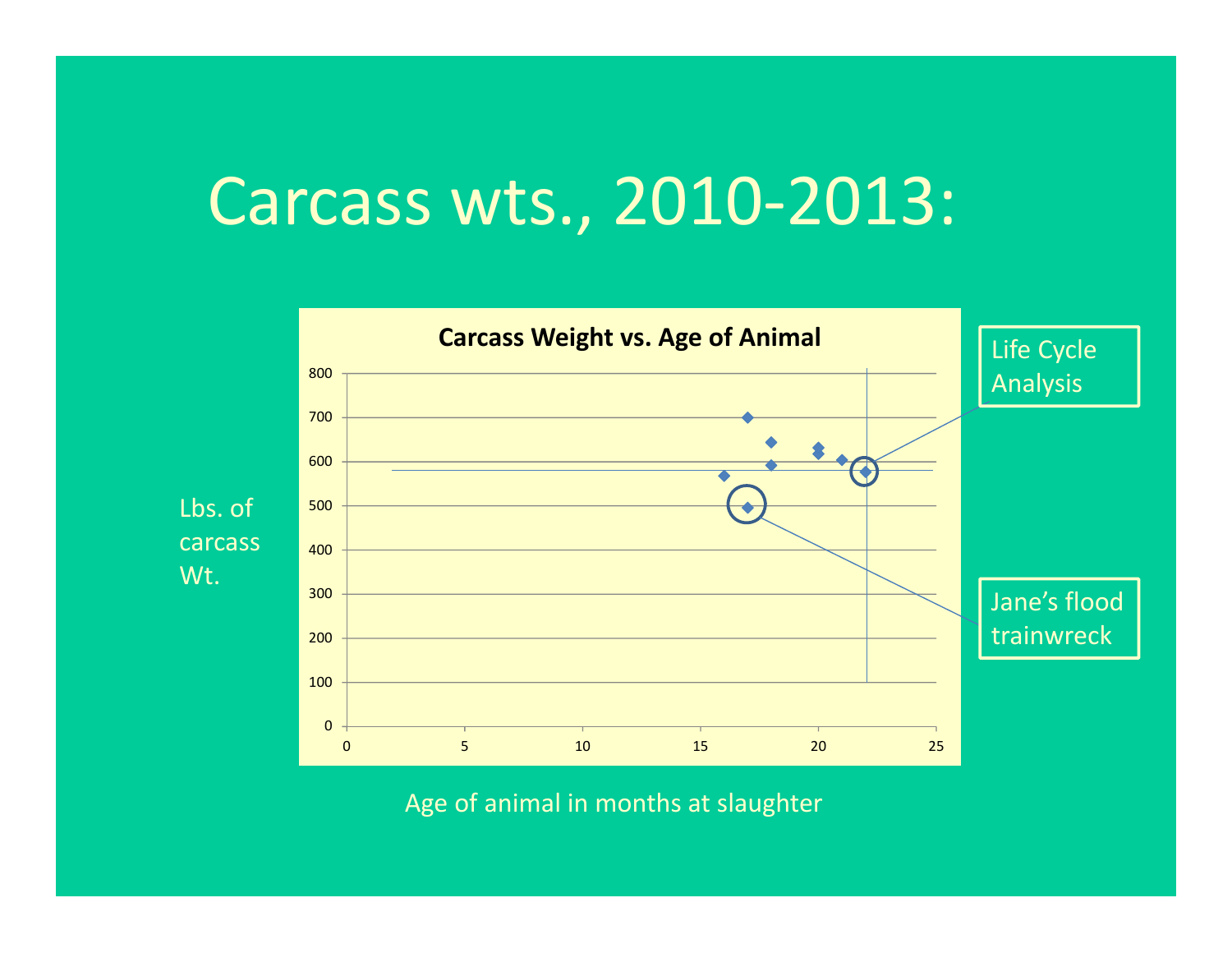#### Carcass wts., 2010‐2013: Bill's high‐ cost system

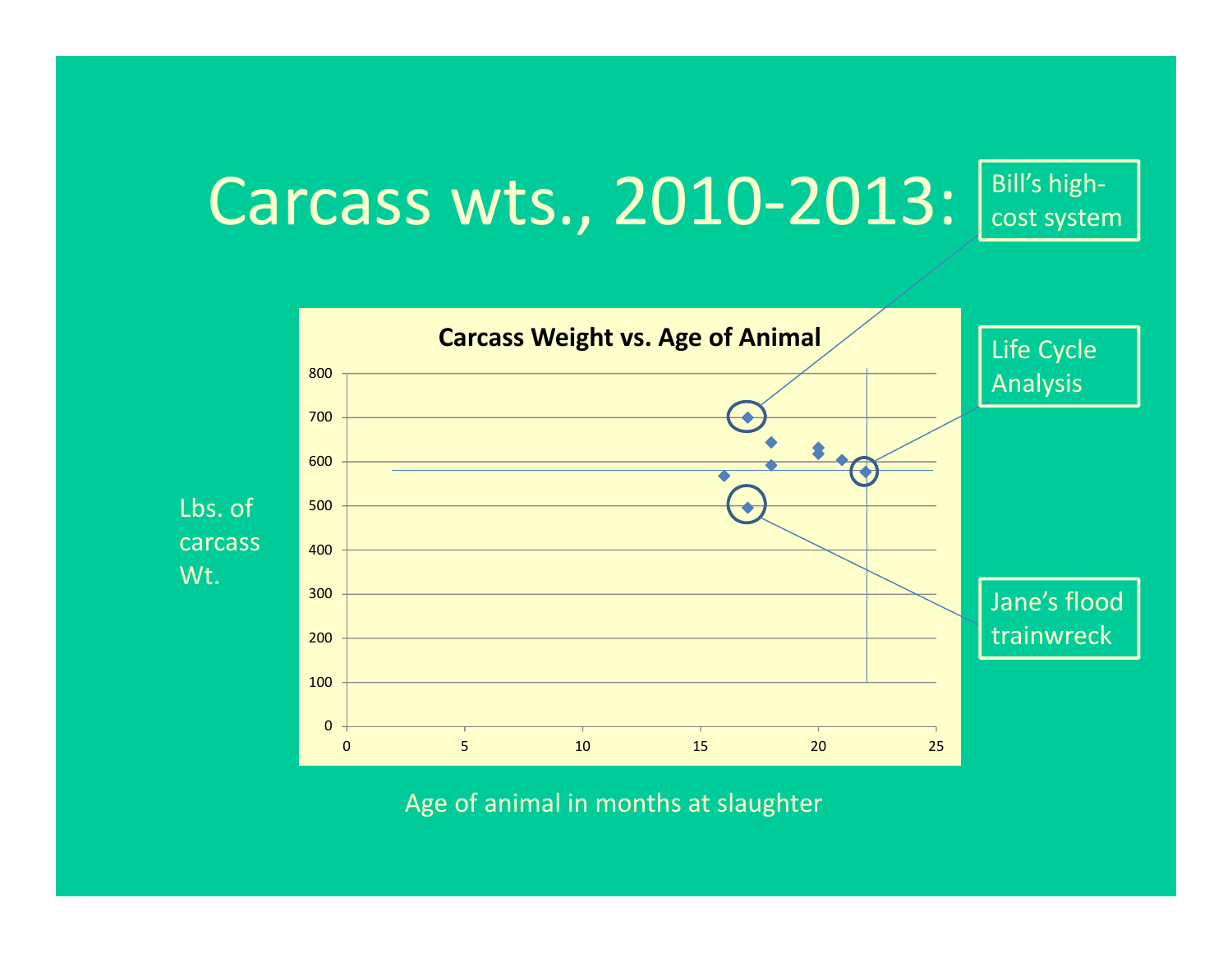### Bill McMillin's carcass wts., 2012

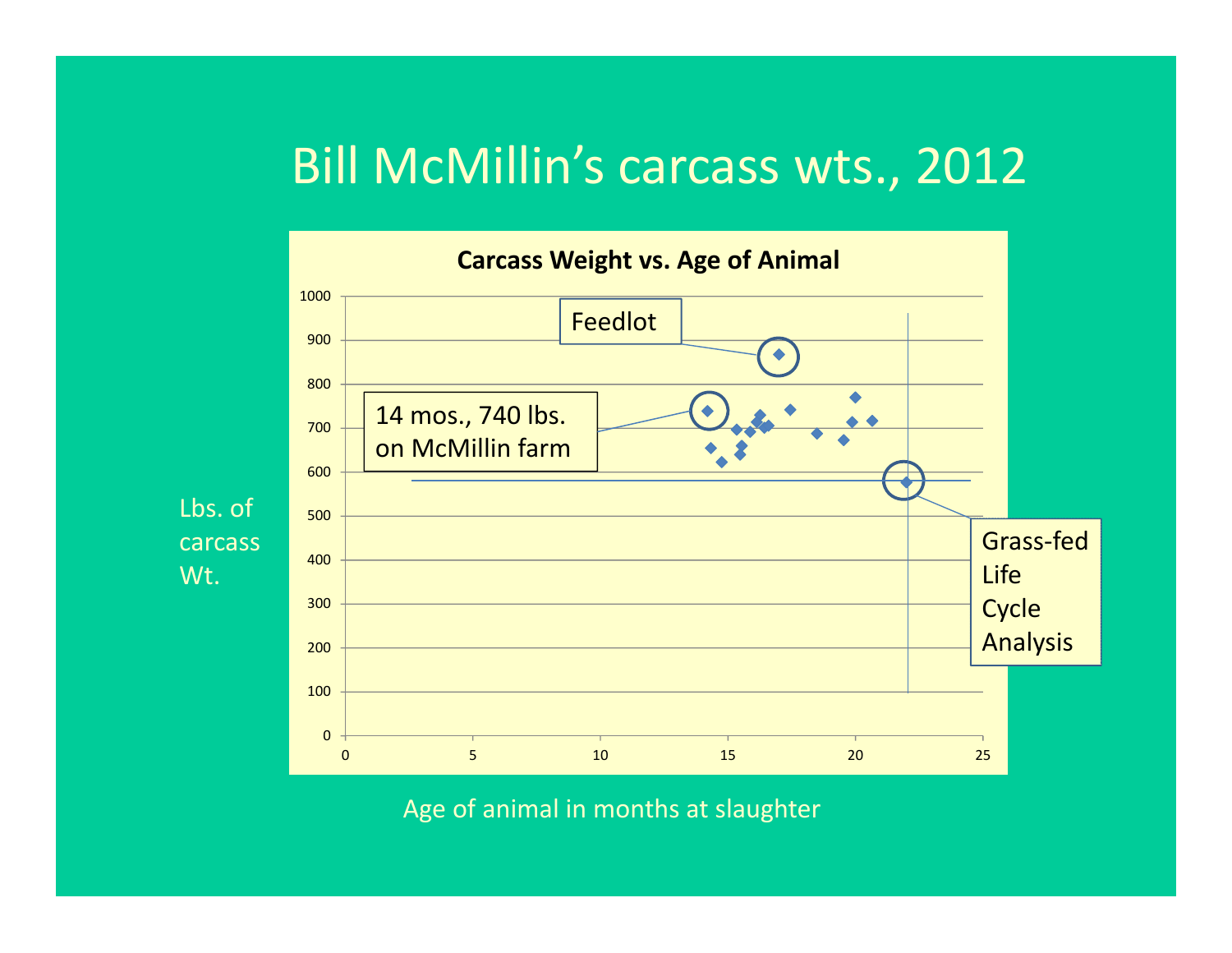**Grass‐fed beef production can produce <sup>a</sup> 740‐lb. carcass at < 14.5 months of animal age**